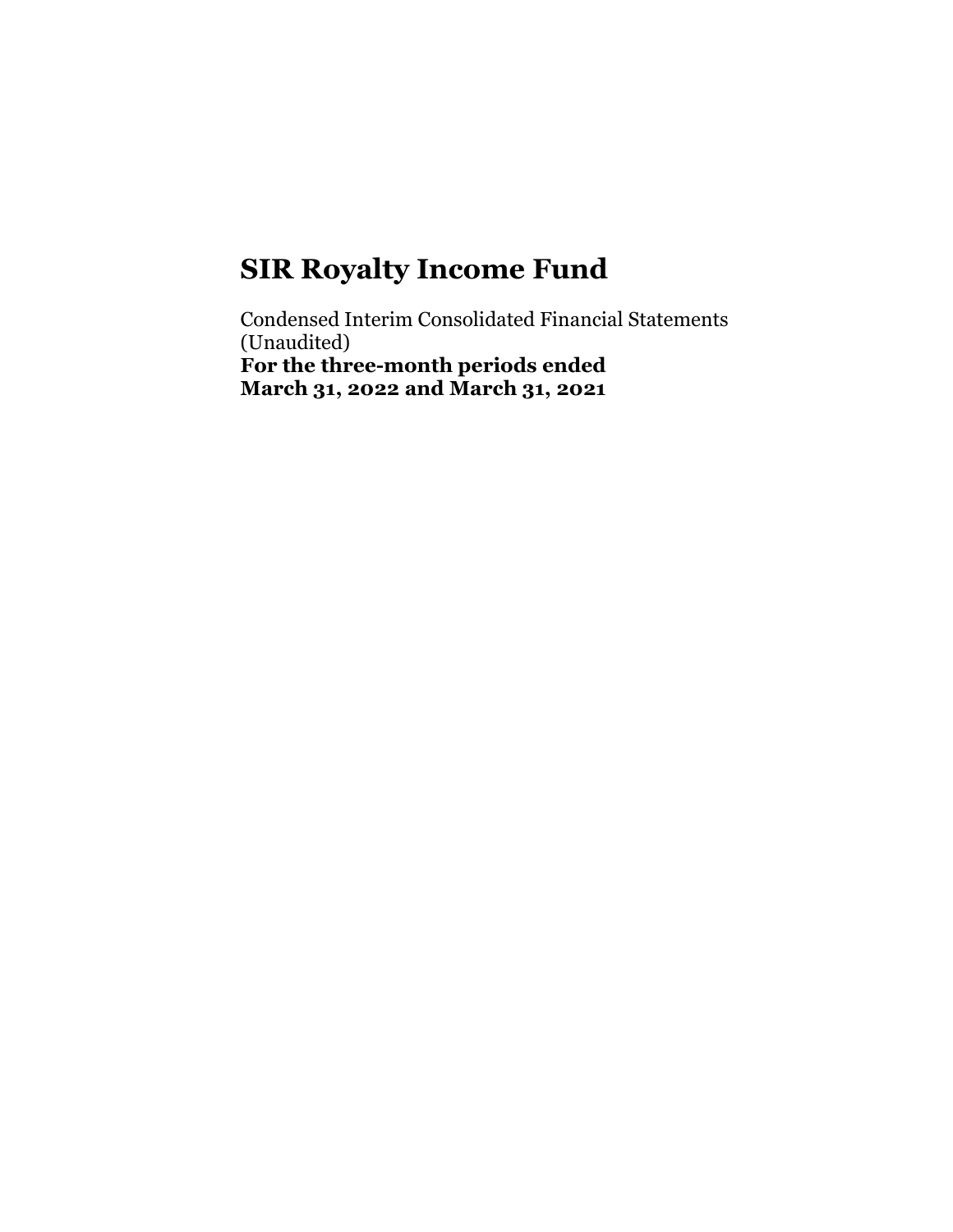Condensed Interim Consolidated Statements of Financial Position (Unaudited)

|                                                                                                                                         | March 31,<br>2022<br>\$        | December 31,<br>2021<br>\$        |
|-----------------------------------------------------------------------------------------------------------------------------------------|--------------------------------|-----------------------------------|
| <b>Assets</b>                                                                                                                           |                                |                                   |
| <b>Current assets</b><br>Cash<br>Prepaid expenses and other assets<br>Amounts due from related parties (note 8)                         | 639,605<br>51,145<br>4,448,894 | 1,413,130<br>42,259<br>4,416,969  |
|                                                                                                                                         | 5,139,644                      | 5,872,358                         |
| Loan receivable from SIR Corp. (note 3)                                                                                                 | 20,500,000                     | 21,750,000                        |
| <b>Investment in SIR Royalty Limited Partnership (note 4)</b>                                                                           | 21,858,327                     | 21,858,327                        |
|                                                                                                                                         | 47,497,971                     | 49,480,685                        |
| <b>Liabilities</b>                                                                                                                      |                                |                                   |
| <b>Current liabilities</b><br>Accounts payable and accrued liabilities<br>Income tax payable<br>Amounts due to related parties (note 8) | 97,839<br>112,603<br>3,848,888 | 131,472<br>1,069,589<br>3,675,995 |
|                                                                                                                                         | 4,059,330                      | 4,877,056                         |
| Deferred income taxes (note 11)                                                                                                         | 2,059,000                      | 2,018,000                         |
|                                                                                                                                         | 6,118,330                      | 6,895,056                         |
| <b>Fund units (note 6)</b>                                                                                                              | 96,169,787                     | 96,169,787                        |
| <b>Deficit</b>                                                                                                                          | (54, 790, 146)                 | (53, 584, 158)                    |
| Total unitholders' equity                                                                                                               | 41,379,641                     | 42,585,629                        |
|                                                                                                                                         | 47,497,971                     | 49,480,685                        |

Going concern (note 1)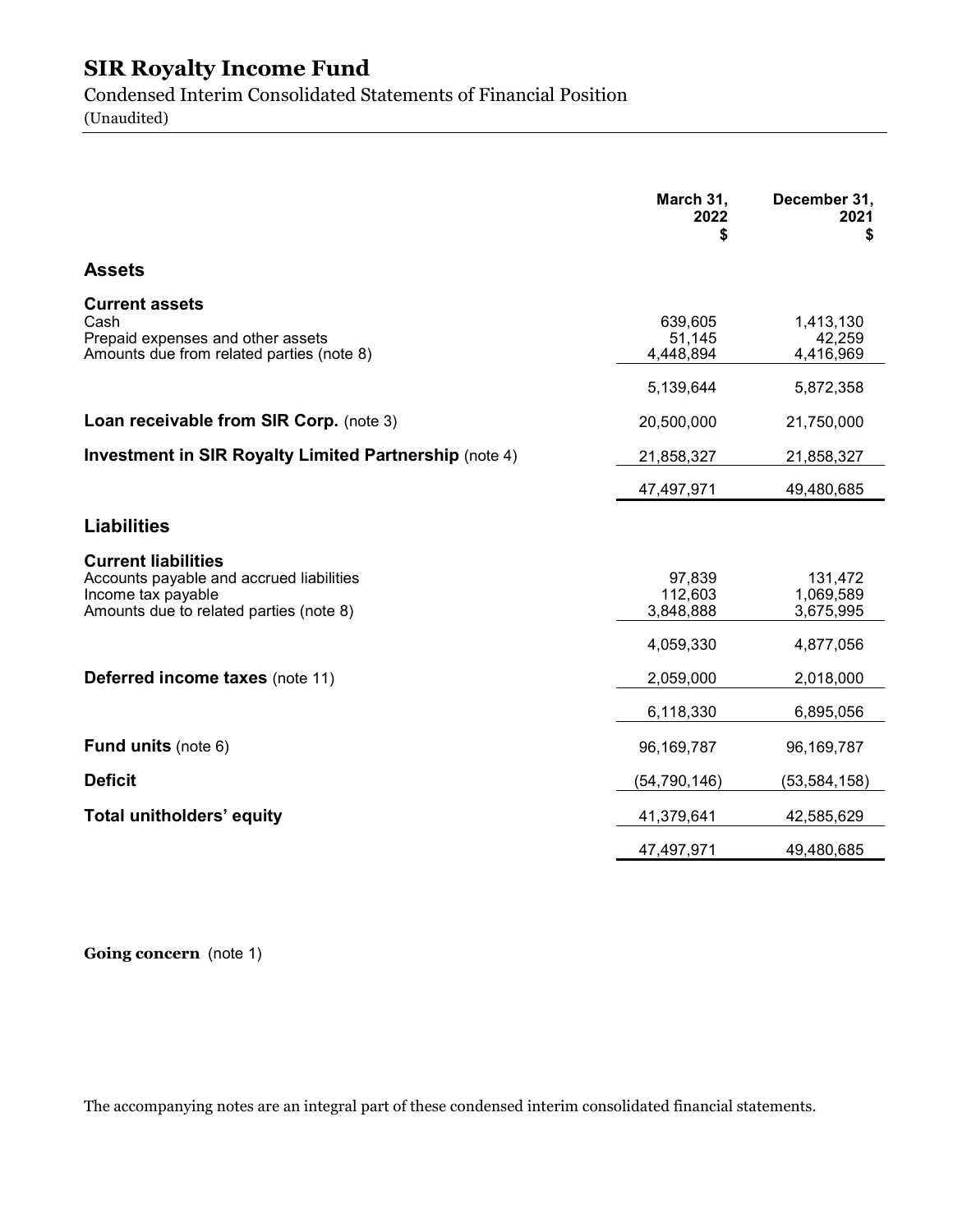Condensed Interim Consolidated Statements of Earnings (Loss) and Comprehensive Income (Loss)

(Unaudited)

|                                                                                                                                                                                      |          | Three-month<br>period ended<br>March 31,<br>2022<br>S | Three-month<br>period ended<br>March 31,<br>2021<br>S |
|--------------------------------------------------------------------------------------------------------------------------------------------------------------------------------------|----------|-------------------------------------------------------|-------------------------------------------------------|
| Equity income (loss) from SIR Royalty Limited<br>Partnership (notes 4 and 8)<br>Recovery of (impairment of) financial assets<br>(notes $4$ and $8$ )<br>Other income (notes 4 and 8) |          | 1,941,806<br>420,000<br>36,894                        | (85, 830)<br>(300,000)                                |
| Change in estimated fair value of the<br>SIR Loan (note 3)                                                                                                                           |          | (500,000)<br>1,898,700                                | (385, 830)                                            |
| General and administrative expenses (note 8)                                                                                                                                         |          | 157,029                                               | 95,458                                                |
| Income (loss) before income taxes                                                                                                                                                    |          | 1,741,671                                             | (481, 288)                                            |
| Income tax expense (note 11)                                                                                                                                                         |          | 686,256                                               | 341,349                                               |
| Net earnings (loss) and comprehensive<br>income (loss) for the period                                                                                                                |          | 1,055,415                                             | (822, 637)                                            |
| Basic earnings (loss) per Fund unit (note 7)<br>Diluted earnings (loss) per Fund unit (note 7)                                                                                       | \$<br>\$ | 0.13(<br>0.13(                                        | 0.10)<br>0.10)                                        |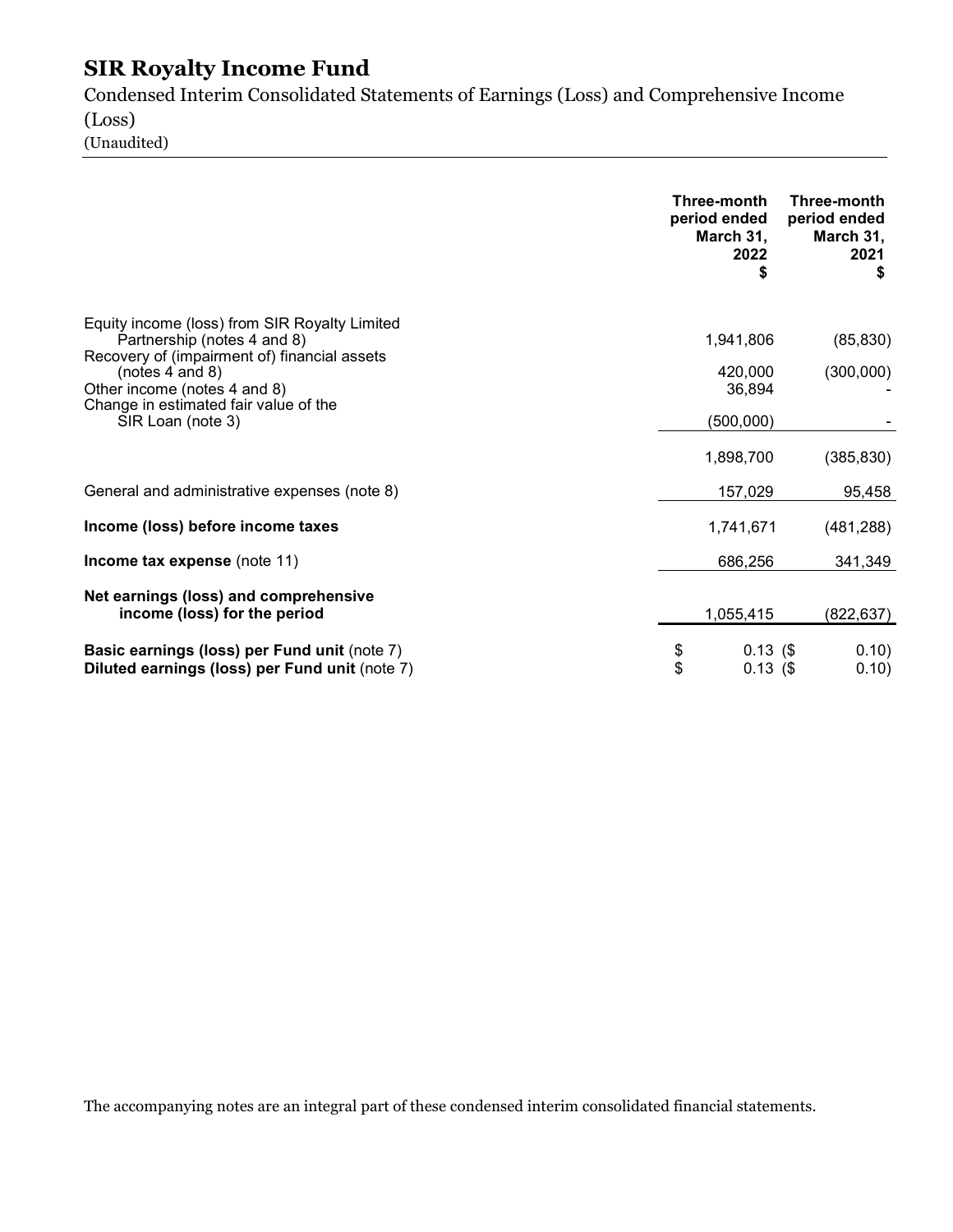Condensed Interim Consolidated Statements of Changes in Unitholders' Equity (Unaudited)

|                                                                         |                                |              |                          | Three-month period ended<br>March 31, 2022 |
|-------------------------------------------------------------------------|--------------------------------|--------------|--------------------------|--------------------------------------------|
|                                                                         | Number of<br><b>Fund units</b> | Amount<br>\$ | <b>Deficit</b>           | <b>Total</b>                               |
| <b>Balance - Beginning of period</b>                                    | 8,375,567                      | 96,169,787   | (53, 584, 158)           | 42,585,629                                 |
| Net earnings for the period<br>Distributions declared and paid (note 6) | ۰<br>$\blacksquare$            |              | 1,055,415<br>(2,261,403) | 1,055,415<br>(2, 261, 403)                 |
| <b>Balance - End of period</b>                                          | 8,375,567                      | 96,169,787   | (54,790,146)             | 41,379,641                                 |
|                                                                         |                                |              |                          | Three-month period ended                   |

|                                      |                                |            |                | March 31, 2021 |
|--------------------------------------|--------------------------------|------------|----------------|----------------|
|                                      | Number of<br><b>Fund units</b> | Amount     | <b>Deficit</b> | Total          |
| <b>Balance - Beginning of period</b> | 8,375,567                      | 96,169,787 | (53, 469, 134) | 42,700,653     |
| Net loss for the period              | ۰                              |            | (822, 637)     | (822, 637)     |
| <b>Balance - End of period</b>       | 8,375,567                      | 96,169,787 | (54, 291, 771) | 41,878,016     |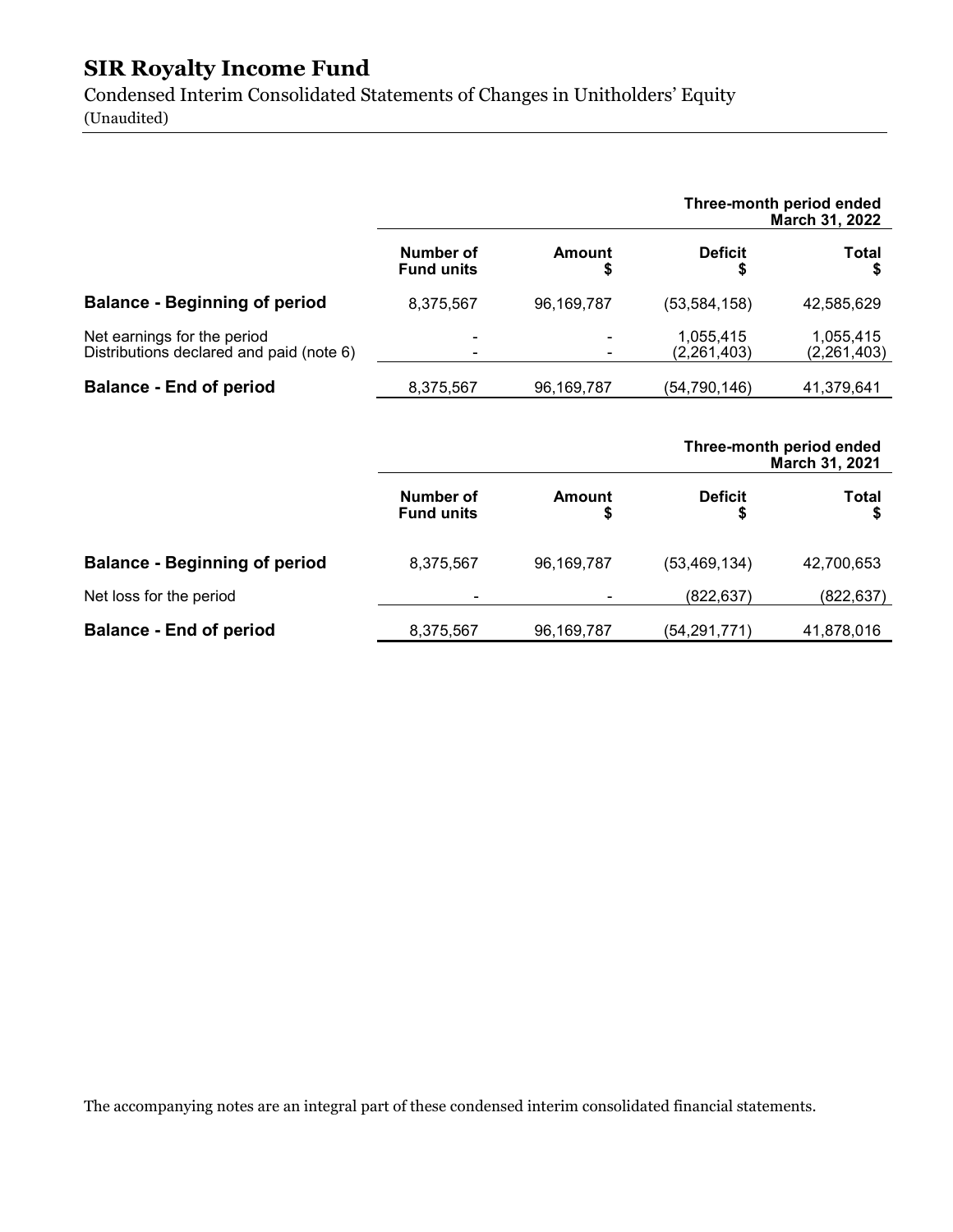Condensed Interim Consolidated Statements of Cash Flows (Unaudited)

|                                                                                               | Three-month<br>period ended<br>March 31,<br>2022<br>\$ | Three-month<br>period ended<br>March 31,<br>2021<br>\$ |
|-----------------------------------------------------------------------------------------------|--------------------------------------------------------|--------------------------------------------------------|
| Cash provided by (used in)                                                                    |                                                        |                                                        |
| <b>Operating activities</b>                                                                   |                                                        |                                                        |
| Net earnings (loss) for the period<br>Items not affecting cash<br>(Recovery of) impairment of | 1,055,415                                              | (822, 637)                                             |
| financial assets (note 8)<br>Change in estimated fair value of the                            | (420,000)                                              | 300,000                                                |
| SIR Loan (note 3)                                                                             | 500,000                                                |                                                        |
| Current income taxes (note 11)                                                                | 645,256                                                | 312,349                                                |
| Deferred income taxes (note 11)<br>Equity (income) loss from SIR Royalty                      | 41,000                                                 | 29,000                                                 |
| Limited Partnership (notes 4 and 8)<br>Distributions received from SIR Royalty                | (1,941,806)                                            | 85,830                                                 |
| Limited Partnership (note 8)                                                                  | 1,275,508                                              |                                                        |
| Interest received on SIR Loan (note 3)                                                        | 1,800,000                                              |                                                        |
| Income taxes paid                                                                             | (1,602,241)                                            |                                                        |
| Net change in non-cash working capital items                                                  |                                                        |                                                        |
| (note 9)                                                                                      | 134,746                                                | 95,417                                                 |
|                                                                                               | 1,487,878                                              | (41)                                                   |
| <b>Financing activities</b>                                                                   |                                                        |                                                        |
| Distributions paid to unitholders                                                             | (2, 261, 403)                                          |                                                        |
| Change in cash during the period                                                              | (773, 525)                                             | (41)                                                   |
| Cash - Beginning of period                                                                    | 1,413,130                                              | 138,629                                                |
| Cash - End of period                                                                          | 639,605                                                | 138,588                                                |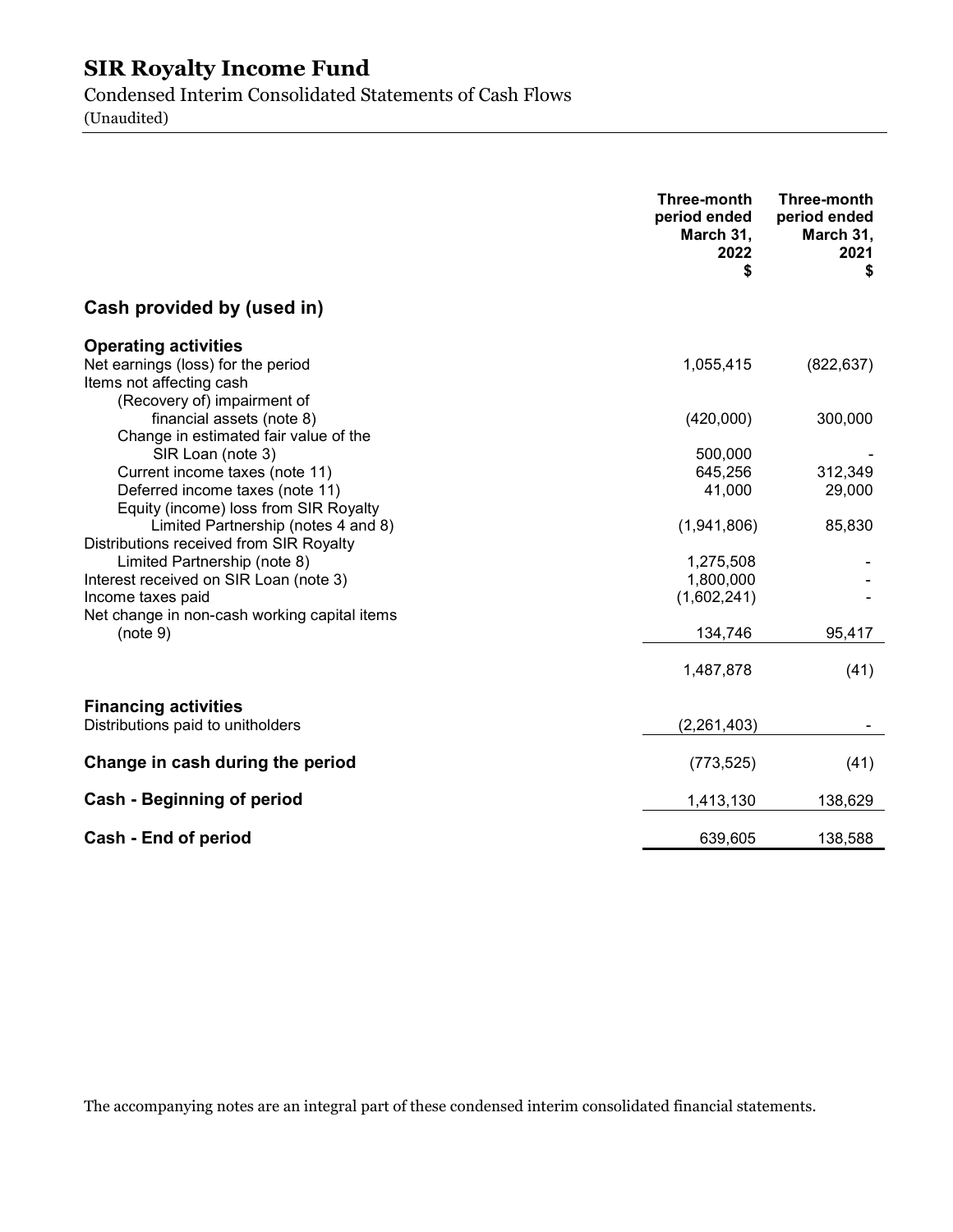Notes to Condensed Interim Consolidated Financial Statements March 31, 2022 and March 31, 2021 (Unaudited)

#### 1 Nature of operations, going concern and seasonality

#### Nature of operations

SIR Royalty Income Fund (the Fund) is a trust established on August 23, 2004 under the laws of the Province of Ontario, Canada.

On October 1, 2004, the Fund filed a final prospectus for a public offering of units of the Fund. The net proceeds of the offering to the Fund of \$51,166,670 were used by the Fund to acquire, directly, certain bank debt of SIR Corp. (the SIR Loan) and, indirectly, through SIR Holdings Trust (the Trust), all of the Ordinary LP Units of SIR Royalty Limited Partnership (the Partnership). The Partnership owns the Canadian trademarks (the SIR Rights) formerly owned or licensed by SIR Corp. (SIR) or its subsidiaries and used in connection with the operation of the majority of SIR's restaurants in Canada (the SIR Restaurants). The Partnership has granted SIR a 99-year licence to use the SIR Rights in most of Canada in consideration for a Royalty, payable by SIR to the Partnership, equal to 6% of the revenues of the restaurants included in the Royalty Pooled Restaurants (the Licence and Royalty Agreement). The Fund indirectly participates in the revenues generated under the Licence and Royalty Agreement through its Investment in the Partnership (note 4).

The address of the registered office of the Fund is 5360 South Service Road, Suite 200, Burlington, Ontario. The condensed interim consolidated financial statements were approved by the Board of Trustees on May 12, 2022.

#### **Seasonality**

The full-service restaurant sector of the Canadian food-service industry, in which SIR operates, experiences seasonal fluctuations in revenues. Favourable summer weather generally results in increased revenues during SIR's fourth quarter (ending the last Sunday in August) when patios can be open. Additionally, certain holidays and observances also affect dining patterns both favourably and unfavourably. Accordingly, equity income from the Partnership recognized by the Fund will vary in conjunction with the seasonality in revenues experienced by SIR.

#### Coronavirus (COVID-19) pandemic

Since the onset of the COVID-19 pandemic in March 2020 through to mid-February 2022, restaurants and bars across Canada have experienced a series of government mandated operating capacity restrictions and/or full restaurant closures, followed by periods of easing restrictions and related reopenings or partial reopening's. As of mid-March 2022, all operational restrictions have been lifted in the provinces where SIR continues to operate its restaurants, except for masking requirements in the province of Quebec. SIR continues to recover and navigate the post-pandemic environment and its effects on the current economic conditions and consumer behaviour.

The potential risk of future government mandated restaurant closures and/or increased operating capacity restrictions due to the pandemic, could further impact future sales at SIR restaurants which could create material uncertainties that may cast doubt on SIR's ability to continue as a going concern.

#### Going concern

The condensed interim consolidated financial statements of the Fund have been prepared using International Financial Reporting Standards as issued by the International Accounting Standards Board (IFRS) applicable to a going concern, which contemplates the realization of assets and the settlement of liabilities during the normal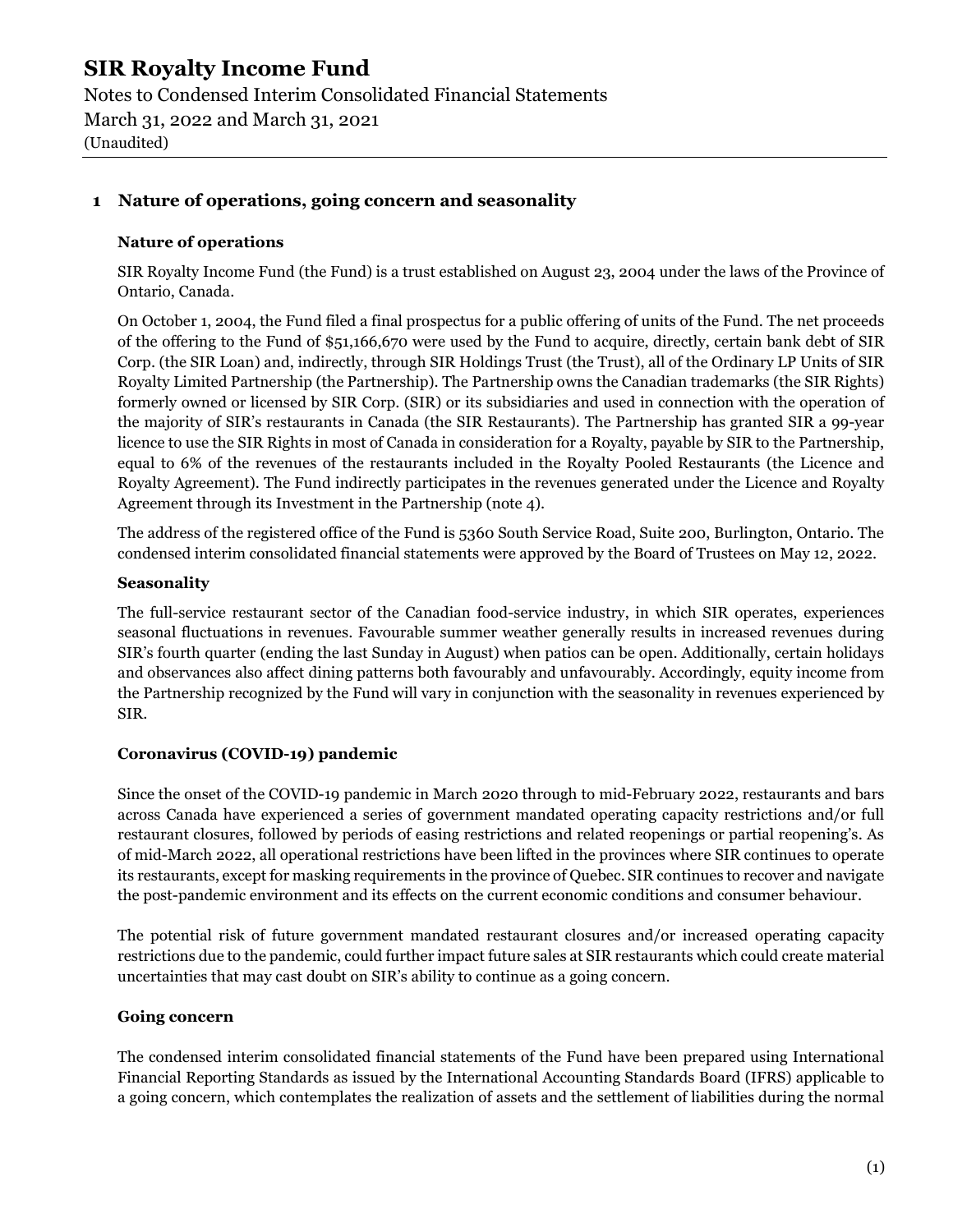Notes to Condensed Interim Consolidated Financial Statements March 31, 2022 and March 31, 2021 (Unaudited)

course of operations for the foreseeable future. In the preparation of financial statements, the Fund's management is required to identify when events or conditions indicate that significant doubt may exist about the Fund's ability to continue as a going concern. Significant doubt about the Fund's ability to continue as a going concern would exist when relevant conditions and events indicate that the Fund will not be able to meet its obligations as they become due for a period of at least, but not limited to, twelve months from the end of the reporting period. When the Fund identifies conditions or events that raise potential for significant doubt about its ability to continue as a going concern, the Fund considers whether its plans that are intended to mitigate those relevant conditions or events will alleviate the potential significant doubt.

Given the uncertainty surrounding the COVID-19 pandemic and the government mandated restaurant closures and/or increased operating capacity restrictions and the related impact to SIR, which the Fund is dependent on for cash flow, the Fund's ability to continue as a going concern for the next 12 to 18 months involves significant judgement. Management of SIR negotiated an extension of its Credit Agreement with its Lender until July 6, 2022. This extension is intended to address SIR's financial requirements and makes accommodations for certain financial and non-financial covenant requirements. Refer to note 3 for more details. There can be no assurance that borrowings will be available to SIR, or available on acceptable terms, in an amount sufficient to fund SIR's needs.

The Fund's ability to meet its obligations for the next 12 to 18 months also depends on, among other factors:

- the ability of SIR to maintain full operating capacity in the near future,
- Canadian economic conditions affecting bars and restaurants that are fully reopen,
- the ability for SIR to obtain necessary financing through a renewal of its Credit Agreement which expires on July 6, 2022,
- the availability of credit under SIR's current Credit Agreement or other financing sources,
- SIR's eligibility for continued government assistance, including the now superseded Canada Emergency Wage Subsidy ("CEWS") and the Canada Emergency Rent Subsidy ("CERS") and the newly extended and enacted Canada Recovery Hiring Program ("CRHP") including the additional stream of the support via the Tourism and Hospitality Recovery Program ("THRP") and the Ontario Business Costs Rebate Program. For the 24-week period ended February 13, 2022, SIR recognized government assistance through the CEWS and CRHP/THRP programs of \$7,828,000 (February 14, 2021 – CEWS program of \$10,740,000), the CERS and CRHP/THRP programs of \$2,072,000 (February 14, 2021 – CERS program of \$1,688,000) and other government subsidies of \$nil (February 14, 2021 – other subsidies of \$287,000). Of these amounts, \$9,420,000 (February 14, 2021 - \$9,946,000) was recognized as a reduction to costs of corporate restaurant operations and \$480,000 (February 14, 2021 - \$2,769,000) was recognized as a reduction to corporate costs,
- business interruption insurance coverage, and SIR's ability to negotiate longer term extended credit terms from its suppliers, including negotiating deferrals of rent obligations over the terms of its leases, and
- the type and impact of continued government mandated pandemic-related operating regulations.

The potential for reduced services and/or restaurant closures will continue to create risk of material declines to sales at SIR restaurants. These circumstances indicate the existence of a material uncertainty that may cast significant doubt on the Fund's ability to continue as a going concern. These unaudited condensed interim consolidated financial statements do not include any adjustments to the amounts and classification of assets and liabilities that may be necessary should the Fund be unable to continue as a going concern. Such adjustments could be material.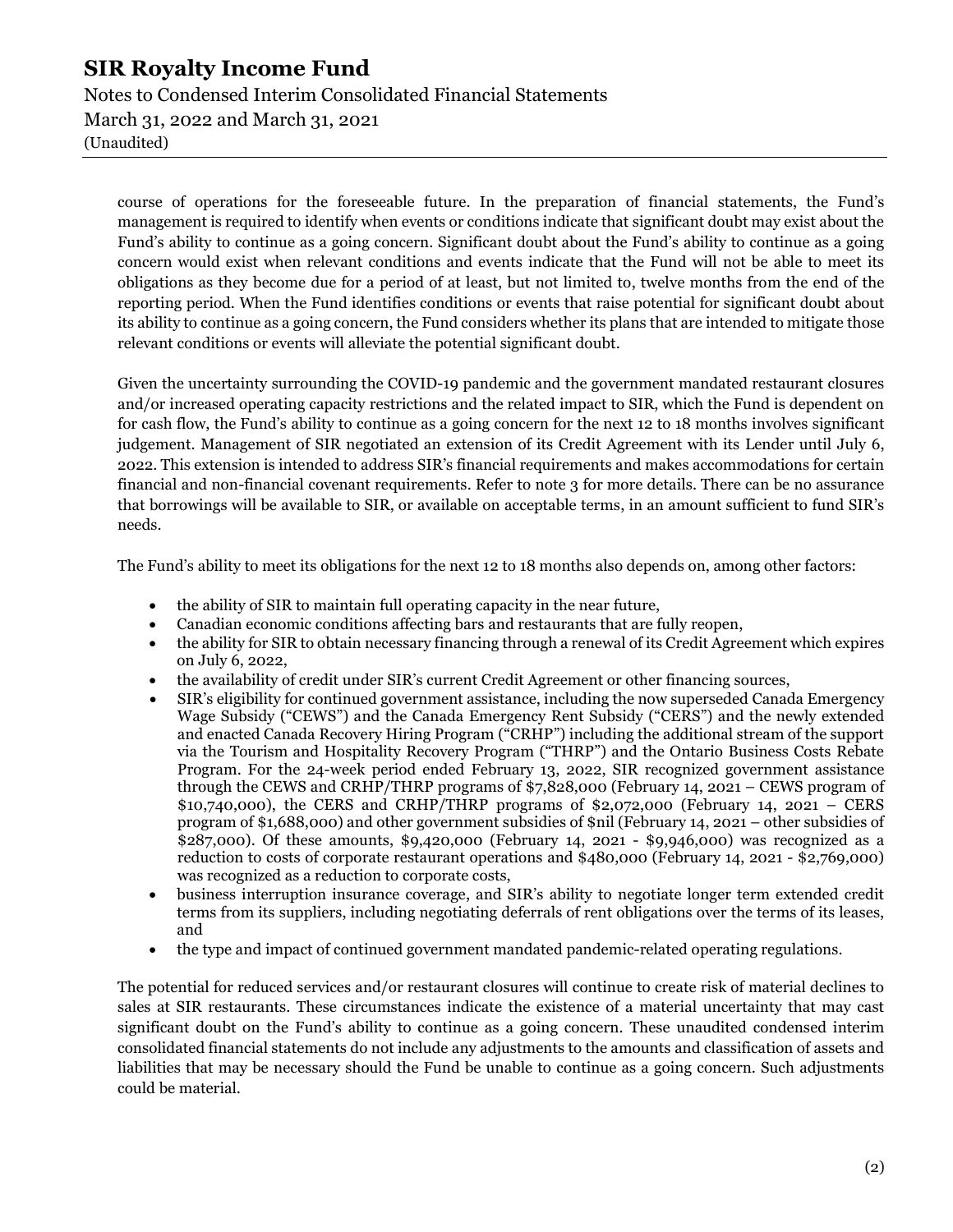Notes to Condensed Interim Consolidated Financial Statements March 31, 2022 and March 31, 2021 (Unaudited)

#### 2 Basis of presentation

The Fund prepares its condensed interim consolidated financial statements in accordance with International Financial Reporting Standards (IFRS), applicable to the preparation of interim financial statements, including International Accounting Standard (IAS) 34, Interim Financial Reporting. The disclosures contained in these interim consolidated financial statements do not include all requirements of IFRS for annual consolidated financial statements and should be read in conjunction with the 2021 audited annual consolidated financial statements and notes thereto. The financial performance of the Fund for the interim period is not necessarily indicative of the results that may be expected for the full year due to the seasonality of the Fund's business.

The accounting policies applied in these interim financial statements are consistent with those followed in the 2021 annual financial statements.

#### 3 Loan receivable from SIR Corp.

|                                                                                          | Three-month<br>period ended<br>March 31,<br>2021<br>Ş | Year ended<br>December 31,<br>2021      |
|------------------------------------------------------------------------------------------|-------------------------------------------------------|-----------------------------------------|
| <b>Balance - Beginning of year</b>                                                       | 21,750,000                                            | 21,750,000                              |
| Interest received<br>Interest deferred<br>Change in estimated fair value of the SIR Loan | (750,000)<br>(500,000)                                | (1,750,000)<br>(1,250,000)<br>3,000,000 |
| <b>Balance - End of period</b>                                                           | 20,500,000                                            | 21,750,000                              |

The SIR Loan of \$40,000,000, bears interest at 7.5% per annum, is due October 12, 2044 and is collateralized by a general security agreement covering substantially all of the assets of SIR and its subsidiaries in Canada. Interest of \$750,000 was recognized during the three-month period ended March 31, 2022 (three-month period ended March 31, 2021 – \$750,000). Interest of \$750,000 was received during the three-month period ended March 31, 2022 (three-month period ended March 31, 2021 – \$nil). Interest of \$250,000 is outstanding and receivable from SIR Corp. at March 31, 2022.

SIR has continued to repay, the previously agreed upon, monthly installments of \$350,000 towards the deferred interest on the SIR Loan to the Fund. These deferred amounts are targeted, absent any defaults occurring, to be fully repaid by the Credit Facility maturity date of July 6, 2022. Deferred interest of \$1,050,000 was received during the three-month period ended March 31, 2022 (three-month period ended March 31, 2021 – \$nil).

Pursuant to the SIR Loan agreement, interest owing on the SIR Loan is charged an additional penalty of 2.0% plus the base interest of 7.5% per month, non-compounding (see note 8). Interest of \$1,300,000 and additional interest on the deferred interest owing on the SIR Loan of \$4,373 is outstanding and receivable from SIR for the three-month period ended March 31, 2022 (three-month period ended March 31, 2021 – \$nil). Additional interest paid during the three-month period ended was \$41,266 (three-month period ended March 31, 2021 – \$nil)

The fair value of the SIR Loan is estimated by discounting the expected cash flows using a current market interest rate adjusted for SIR's credit risk. Management has used a discount rate of 15.30% as at March 31, 2022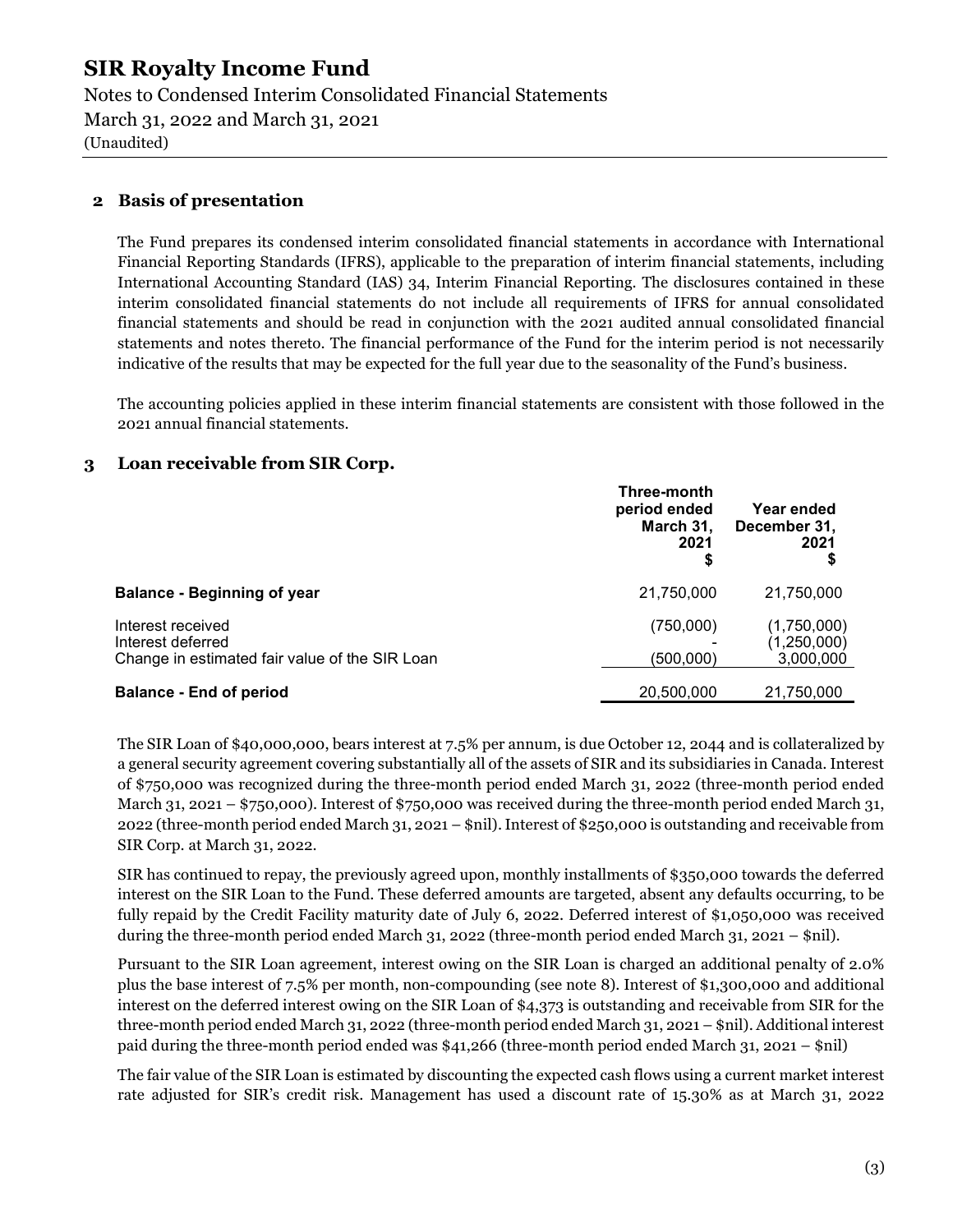Notes to Condensed Interim Consolidated Financial Statements March 31, 2022 and March 31, 2021 (Unaudited)

(December 31, 2021 – 14.45%) to discount the expected cash flows. In determining the appropriate discount rate, management considered available market information as well as the credit risk for SIR.

The change in the discount rate is driven by the change in the spread between similar corporate bonds and the risk free rate over the same periods, and by management's estimate of the credit risk for SIR (see note 5).

SIR has a credit agreement (Credit Agreement), as amended on December 8, 2017 and July 6, 2018, April 1, 2020, June 30, 2020, September 30, 2020, December 31, 2020, March 31, 2021 and May 31, 2021 with a Schedule I Canadian chartered bank (the Lender). The Credit Agreement between SIR and the Lender provides for a maximum principal amount of \$48,606,000 consisting of a \$20,000,000 revolving term credit facility (Credit Facility 1), a \$16,106,000 revolving term loan (Credit Facility 2), a \$6,250,000 guaranteed facility with Export Development Canada ("EDC") through the guaranteed Business Credit Availability Program ("BCAP") (EDC-Guaranteed Facility) and a \$6,250,000 Business Development Bank of Canada ("BDC") guaranteed Highly Affected Sectors Credit Availability Program ("HASCAP") facility (the "BDC-Guaranteed Facility"). SIR and the Lender have also entered into a purchase card agreement providing credit of up to an additional \$1,500,000.

Credit Facility 1 is for general corporate and operating purposes, bearing interest at the prime rate plus 3.25% and/or the bankers' acceptance rate plus 4.25%, principal repaid in one bullet repayment on July 6, 2022. A standby fee of 0.85% is charged on the undrawn balance of Credit Facility 1. Provided SIR is in compliance with the Credit Agreement, the principal amount of Credit Facility 1 can be repaid and reborrowed at any time during the term of the Credit Agreement.

Credit Facility 2 bears interest at the prime rate plus 3.25% and/or the bankers' acceptance rate plus 4.25%. Under the Credit Agreement, subsequent advances on Credit Facility 2 may be requested (subject to availability and Lender approval), in minimum multiples of \$1,000,000, to finance capital spending on new and renovated restaurants. Each advance under Credit Facility 2 is repayable in equal quarterly instalments based on a seven year amortization, with the remaining outstanding principal balance due on July 6, 2022.

The EDC-Guaranteed Facility bears interest at the prime rate plus 3.5%. The EDC-Guaranteed Facility is a 364 day revolving-term credit facility. A standby fee of 0.90% is charged on the undrawn balance of this facility.

The BDC-Guaranteed Facility bears interest at a fixed rate of 4%. The BDC-Guaranteed Facility is a 10 year revolving-term credit facility, with a one year principal payment moratorium and can be extended at the Lender's sole discretion by a further 12 months.

The Credit Agreement is secured by substantially all of the assets of SIR and most of its subsidiaries, which are also guarantors. The Partnership and the Fund have not guaranteed the Credit Agreement. The Credit Agreement qualifies as "permitted indebtedness" within the meaning of the agreements between the Fund, the Partnership and SIR, and as a result the Fund and the Partnership have, as contemplated in the existing agreements, subordinated and postponed their claims against SIR to the claims of the Lender. The terms of the subordination are as contemplated in the previous agreements between the Fund, the Partnership and SIR. This subordination includes a subordination of the Partnership's rights under the License and Royalty Agreement between the Partnership and SIR whereby the Partnership licenses to SIR the right to use trademarks and related intellectual property in return for royalty payments based on revenues and will be effected pursuant to the terms of an Intercreditor Agreement.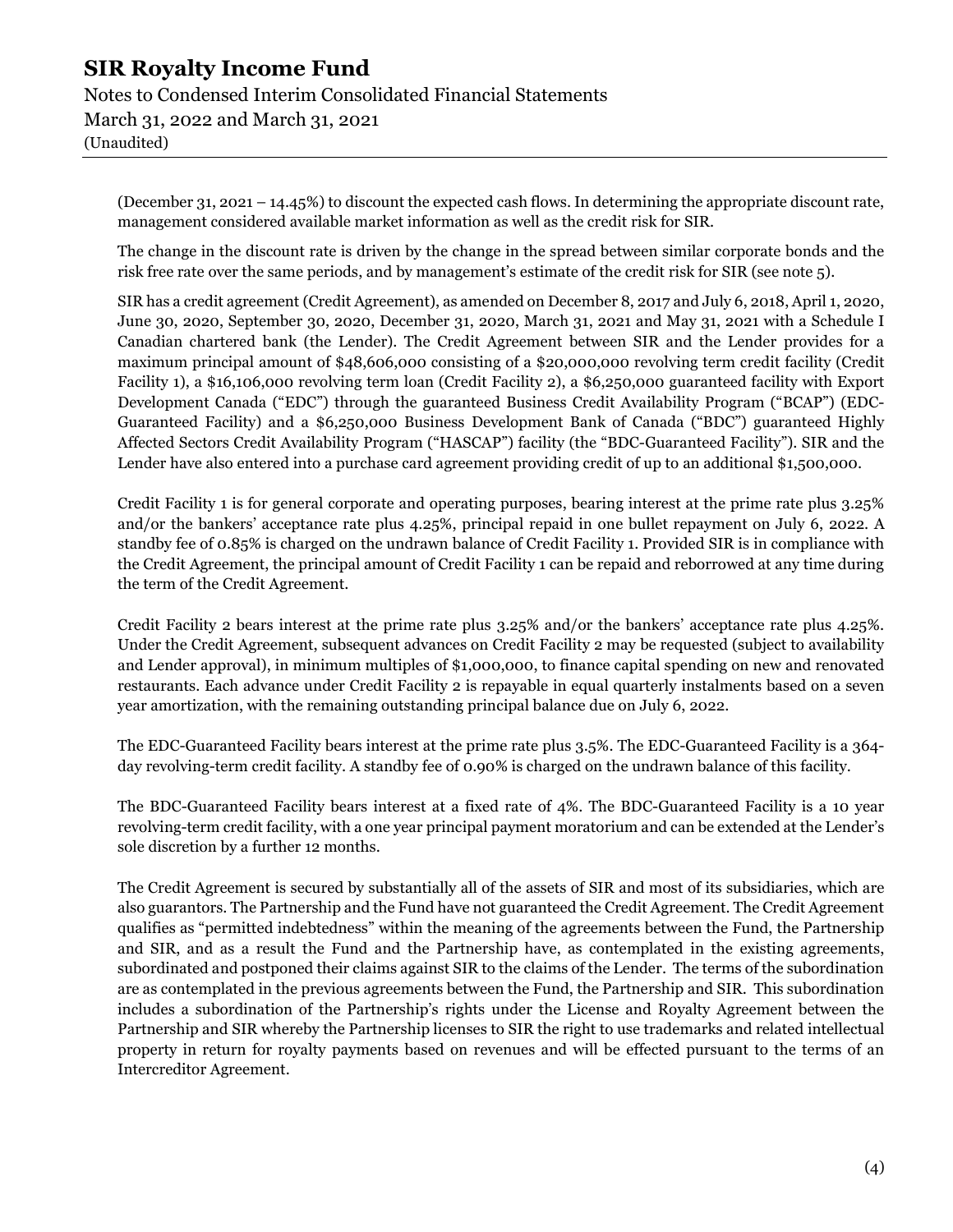Notes to Condensed Interim Consolidated Financial Statements March 31, 2022 and March 31, 2021 (Unaudited)

Under the Intercreditor Agreement, absent a default or event of default under the Credit Agreement, ordinary payments to the Fund and the Partnership can continue and the Partnership can exercise any and all of its rights to preserve the trademarks and related intellectual property governed by the License and Royalty Agreement. However, if a default or an event of default were to occur, the Fund and the Partnership agree not to take actions on their security until the Lender has been repaid in full. However, payments by SIR, to the Fund and the Partnership, will be permitted for such amounts as are required to fund their monthly operating expenses, up to an annual limit. In addition, the Fund, the Partnership and SIR will have the right, acting cooperatively, to reduce payments of Royalties and/or interest on the SIR Loan by up to 50% without triggering a cross default under the Credit Agreement for a period of up to nine consecutive months. SIR and each obligor provided an undertaking to cooperate and explore all options with the Fund to maximize value to the Fund's unitholders and SIR and its shareholders in exchange for the subordinating parties not demanding repayment or enforcing security as a result of any such related party obligation default. The Intercreditor Agreement also contains various other typical covenants of the Fund and the Partnership in which they are compliant.

On May 3, 2020, the end of SIR's third quarter, SIR was in breach of the covenants in the SIR Loan Agreement and the financial covenants in its Credit Agreement. At the time of filing SIR Corp.'s fiscal 2020 third quarter results on July 30, 2020, SIR was in breach of its financial and non-financial covenants as outlined in its credit agreement with the Lender as a result of the impact of the COVID-19 outbreak on its operations. As part of the fourth amending agreement with the Lender, the two financial covenants in the Credit Agreement were replaced by a minimum quarterly EBITDA amount beginning with SIR Corp.'s results for the 13-week and 52-week periods ended August 30, 2020. Through a series of amending agreements (Fourth through to Eighth), SIR's Management continued to work closely with its Lender for guidance and support during the 52-week period ended August 29, 2021 and to date.

On May 31, 2021, SIR and its Lender entered into the most recent, Eighth Amending Agreement to its Credit Agreement. The Eighth Amending Agreement provides for the following:

- an extension of the waivers of certain of the previously granted anticipated covenant breaches and events of default until July 6, 2022 (the "Eighth Amending Agreement Waiver Period"),
- waiving, for the Eighth Amending Agreement Waiver Period which now extends to the July 6, 2022 Maturity Date, the financial covenants in the Credit Agreement,
- during the Eighth Amending Agreement Waiver Period which now extends to the Maturity Date, the two financial covenants in the Credit Agreement are replaced by a Cumulative Minimum EBITDA Covenant,
- SIR will be allowed to miss quarterly projections by up to \$3,500,000 cumulatively prior to July 6, 2022,
- waiver of the minimum quarterly EBITDA covenant amount for SIR's fiscal 2021 third quarter,
- the definition of EBITDA has been amended back to the definition in the original credit agreement,
- royalty payments on current sales to the Partnership and Interest on the SIR Loan are to recommence effective July 7, 2021, and
- SIR will be entitled to begin repaying deferred royalty payments to the Partnership and interest on the SIR Loan to the Fund under the condition that at least 25 restaurants have, for six consecutive weeks, been allowed the use of at least 50 indoor dining seats and the use of their patios (with social distancing). Having met the conditions stipulated by SIR's Lender on August 27, 2021, SIR has begun its repayment of deferred royalties to the Partnership and interest on the SIR Loan to the Fund commencing September 15, 2021. The repayments of the deferred interest on the SIR Loan, which on a net basis amount to approximately \$3,500,000 as of August 31, 2021, are expected to be made in 10 equal monthly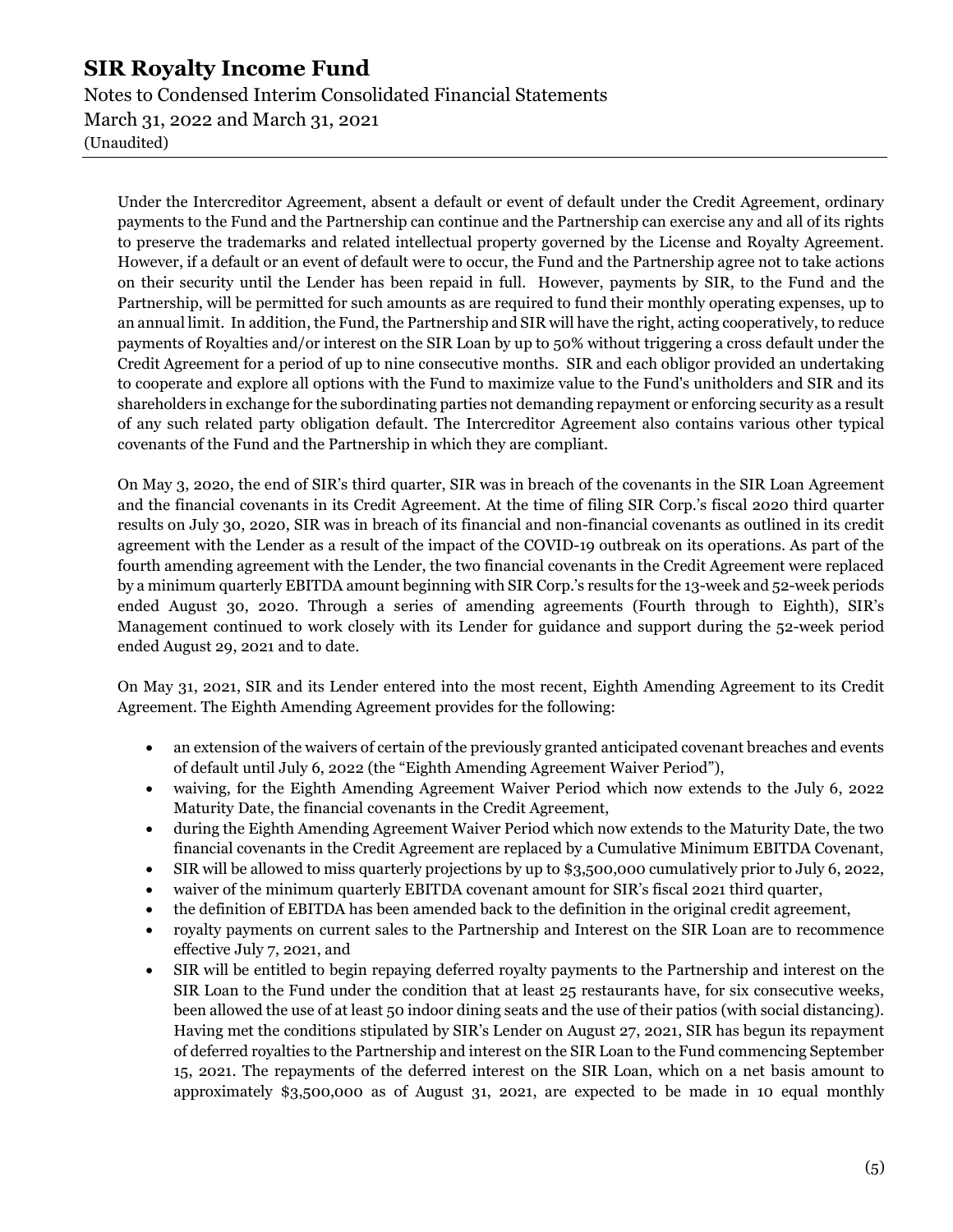Notes to Condensed Interim Consolidated Financial Statements March 31, 2022 and March 31, 2021 (Unaudited)

> installments of \$350,000 such that the deferred amounts are targeted, absent any defaults occurring, to be fully repaid by the Credit Facility maturity date of July 6, 2022. The repayments of the deferred royalties, which on a net basis amount to approximately \$5,303,295 as of August 31, 2021, are expected to be made in 10 equal monthly installments of \$530,330 such that the deferred amounts are targeted, absent any defaults occurring, to be fully repaid by the Credit Facility maturity date of July 6, 2022.

There can be no assurance that SIR will receive additional waivers or remain in compliance in the future.

On May 31, 2021, the Fund and the Partnership entered into a consent agreement with the Lender acknowledging, among other things:

- receipt of a copy of the Eighth Amending Agreement, and
- that none of: entering the agreement, borrowing under the agreement, or performing any of the obligations under the agreement shall breach any of the terms or constitute an event of default under any of the Fund's or the Partnership's existing agreements with SIR.

On May 31, 2021, the Fund and the Partnership entered into a waiver and extension agreement with the Lender and SIR, acknowledging, among other things:

- receipt of a copy of the Eighth Amending Agreement,
- the extension of the period of the deferral of interest on the SIR Loan to the Fund and royalties to the Partnership from July 6, 2021 to July 6, 2022,
- the waiver of any and all existing breaches of covenants and events of default under the various agreements between SIR, the Fund, and the Partnership until July 6, 2022, and
- as a result of the Acknowledgment Agreement, the Lender consented to the resumption of regular payments by SIR to the Fund and the Partnership.

SIR has advised the Fund that its ability to meet its obligations for the next 12 to 18 months is dependent on:

- SIR's ability to remain operating at full capacity in the near future,
- Canadian economic conditions affecting bars and restaurants that are fully open,
- the ability for SIR to obtain necessary financing through renewal of its Credit Agreement which expires on July 6, 2022,
- the availability of credit under SIR's current Credit Agreement or other financing sources,
- SIR's eligibility for continued government assistance through the Canada Recovery Hiring Program ("CRHP") including the additional stream of the support via the Tourism and Hospitality Recovery Program ("THRP") and the Ontario Business Costs Rebate Program,
- the collectability or utilization of business interruption or other insurance coverage, and
- SIR's ability to negotiate longer term extended credit terms from its suppliers, including negotiating deferrals of rent obligations over the terms of its leases.

SIR has the right to require the Fund to, indirectly, purchase the Class C GP Units and assume a portion of the SIR Loan as consideration for the acquisition of the Class C GP Units.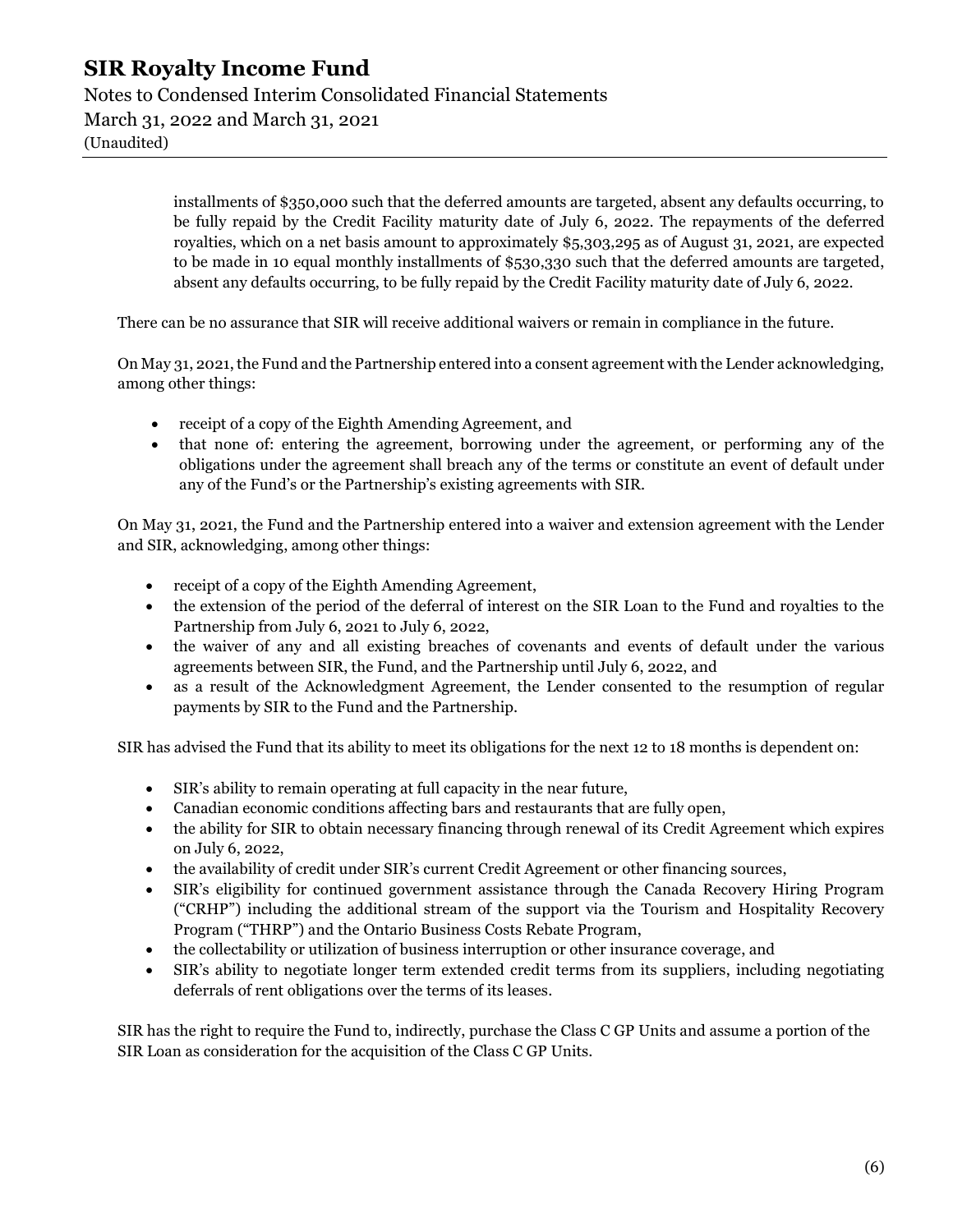Notes to Condensed Interim Consolidated Financial Statements March 31, 2022 and March 31, 2021 (Unaudited)

#### 4 Investment in SIR Royalty Limited Partnership

On October 12, 2004, the Fund, indirectly through the Trust and SIR GP Inc., respectively, acquired all of the Ordinary LP Units and 99 Ordinary GP Units. The holders of the Ordinary LP Units are entitled to receive a pro rata share of distributions and the holders of the Ordinary GP Units receive a fixed monthly distribution of \$5 in aggregate.

The holders of the Class A LP Units are entitled to receive a pro rata share of all residual distributions of the Partnership. As at March 31, 2022, the Fund's interest in the residual earnings of the Partnership was 86.6% (December 31, 2021 – 80.9%). Generally, the Partnership units have no voting rights, except in certain specified conditions.

The Partnership makes cash distributions to its partners in the following order of priority: i) First, to the holders of the Class C GP Units and the Class C LP Units, ii) second, to the holders of the Class B GP Units, iii) third, to the holders of the Ordinary GP Units, and iv) thereafter, to the holders of the Class A GP Units, the Class A LP Units, and the Ordinary LP Units.

The continuity of the Investment in the Partnership is as follows:

|                                                                                 | Three-month<br>period ended<br>March 31,<br>2022<br>\$ | Three-month<br>period ended<br>March 31,<br>2021 |
|---------------------------------------------------------------------------------|--------------------------------------------------------|--------------------------------------------------|
| Balance - Beginning of period<br>Equity income (loss)<br>Distributions declared | 21,858,327<br>1,941,806<br>(1,941,806)                 | 21,858,327<br>(85, 830)                          |
| Balance - End of period                                                         | 21,858,327                                             | 21,772,497                                       |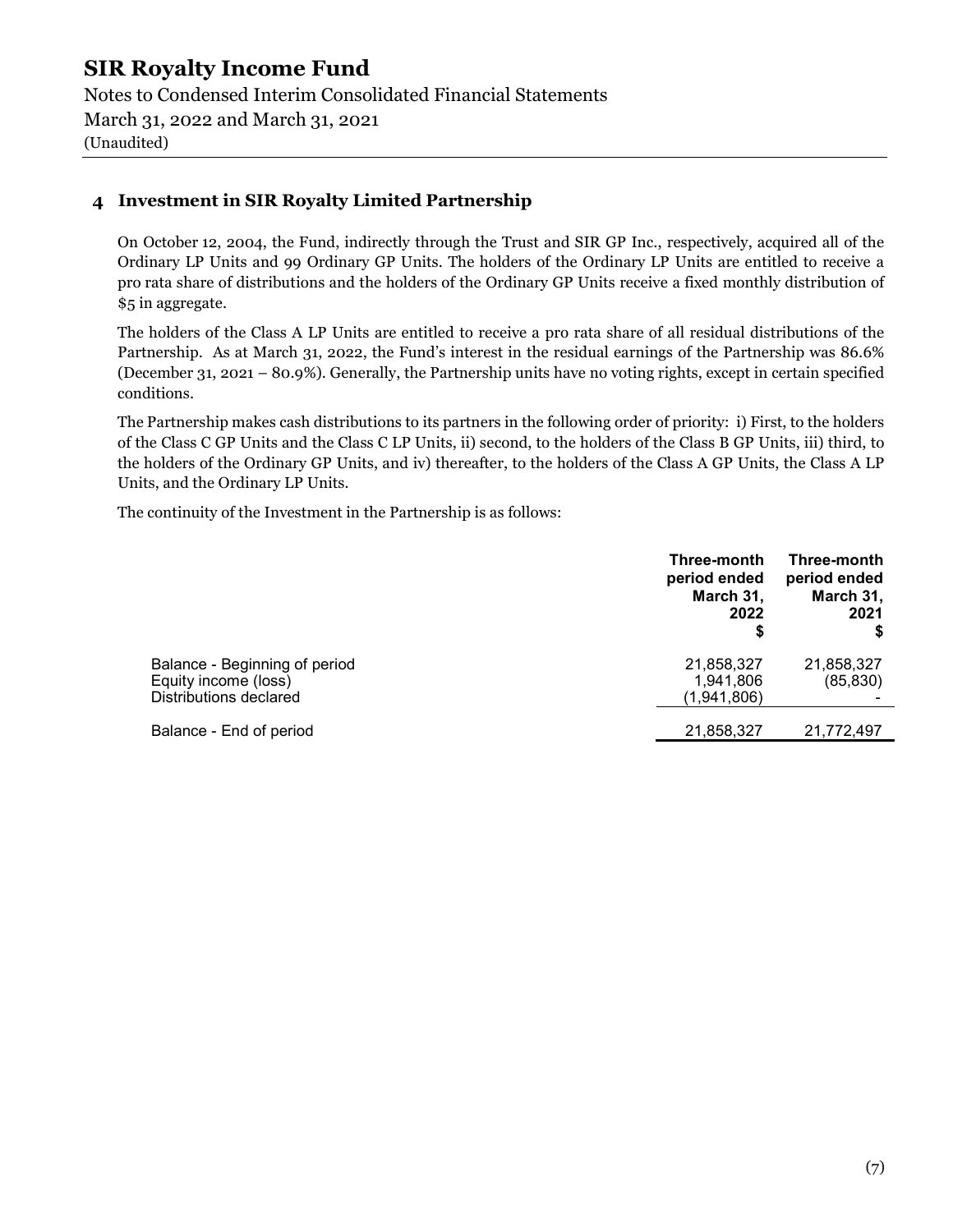Notes to Condensed Interim Consolidated Financial Statements March 31, 2022 and March 31, 2021

(Unaudited)

The summarized financial information of the Partnership is as follows:

|                                                            | As at<br>March 31,<br>2022<br>S    | As at<br>December 31,<br>2021<br>\$ |
|------------------------------------------------------------|------------------------------------|-------------------------------------|
| Cash<br>Other current assets<br>Intangible assets          | 487,757<br>5,920,027<br>46,699,990 | 40,684<br>6,836,832<br>46,699,990   |
| Total assets                                               | 53, 107, 774                       | 53,577,506                          |
| Current liabilities and total liabilities                  | 6,616,802                          | 7,086,534                           |
| Partners' Interest<br>SIR Royalty Income Fund<br>SIR Corp. | 6,490,962<br>40,000,010            | 6,490,962<br>40,000,010             |
| Total partners' interest                                   | 46,490,972                         | 46,490,972                          |

|                                                             | Three-month<br>period ended<br>March 31,<br>2022 | Three-month<br>period ended<br>March 31,<br>2021 |
|-------------------------------------------------------------|--------------------------------------------------|--------------------------------------------------|
| Revenue                                                     | 2,354,092                                        | 938,152                                          |
| Net earnings and comprehensive<br>income of the Partnership | 3,082,701                                        | 664,170                                          |

The reconciliation of the Fund's investment in the Partnership to the Partnership's partners' interest is as follows:

|                                                                                                                   | As at<br>March 31,<br>2022 | As at<br>December 31,<br>2021 |
|-------------------------------------------------------------------------------------------------------------------|----------------------------|-------------------------------|
| Investment in the Partnership                                                                                     | 21,858,327                 | 21,858,327                    |
| Transaction costs incurred by the Partnership to issue the<br>Ordinary LP units                                   | (3,533,090)                | (3,533,090)                   |
| Difference between carrying value and fair value on the conversion of<br>the Class A GP units to Class A LP units | (11.834.275)               | (11,834,275)                  |
| SIR Royalty Income Fund's interest in the Partnership                                                             | 6,490,962                  | 6,490,962                     |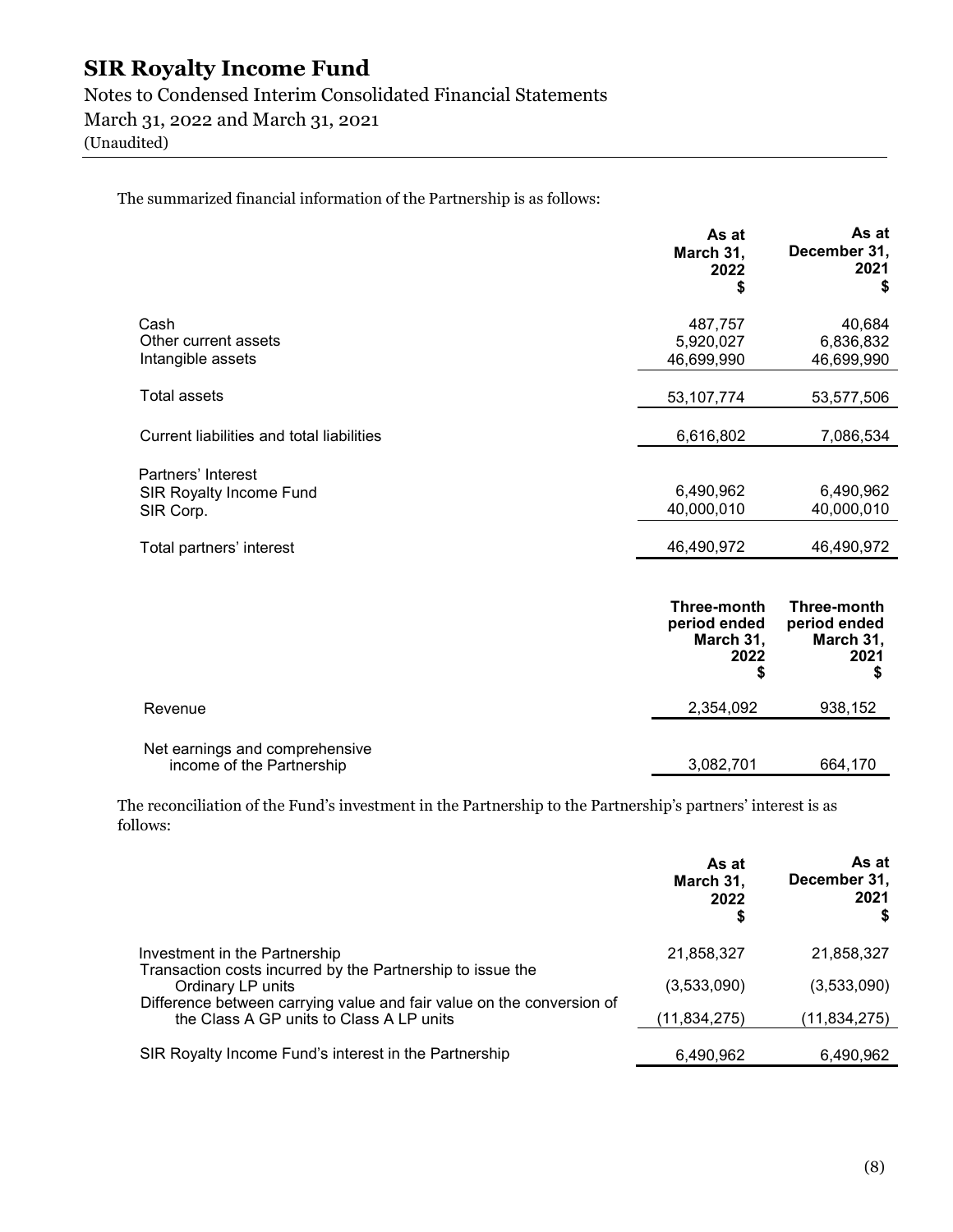Notes to Condensed Interim Consolidated Financial Statements March 31, 2022 and March 31, 2021

(Unaudited)

The reconciliation of the Partnership's net earnings to the Fund's equity income is as follows:

|                                                                                                                                  | Three-month<br>period ended<br>March 31, 2022 March 31, 2021 | Three-month<br>period ended |
|----------------------------------------------------------------------------------------------------------------------------------|--------------------------------------------------------------|-----------------------------|
| Net earnings and comprehensive<br>income of the Partnership<br>Priority income allocated to SIR<br>Corp. (Class C GP and Class B | 3,082,701                                                    | 664,170                     |
| GP units)                                                                                                                        | (750,003)                                                    | (750,003)                   |
| Residual earnings (loss)<br>SIR Corp.'s share                                                                                    | 2,332,698<br>(390, 892)                                      | (85, 833)                   |
| Equity income (loss)                                                                                                             | 1,941,806                                                    | (85,830)                    |

The Partnership reviews the SIR Rights for impairment annually or whenever events or circumstances indicate that the carrying amount may not be recoverable. The recoverable amount is the higher of an asset's fair value less costs of disposal and value in use (being the present value of the expected future cash flows of the asset, as determined by management). Impairment is recognized when the recoverable amount of the SIR Rights is lower than the carrying value. In assessing the intangible assets for impairment at March 31, 2022, the aggregate recoverable amount of the intangible assets was compared to its carrying amounts. The recoverable amount has been determined by management based on fair value less costs to sell using a four-year discounted cash flow considering a terminal value. The key assumptions included the following:

|                      | As at<br>March 31,<br>2022 | As at<br>December 31,<br>2021 |
|----------------------|----------------------------|-------------------------------|
| Revenue growth rates | $0.0\%$ to 3.0%            | $0.0\%$ to 3.0%               |
| Terminal growth rate | $3.0\%$                    | $3.0\%$                       |
| Discount rate        | 22.5% to 26.3%             | 22.5% to 26.3%                |

The revenue growth rates of 0.0% to 3.0% are for periods beyond the large declines due to pandemic related closures and the large offsetting growth rates as sales are projected to recover in 2022.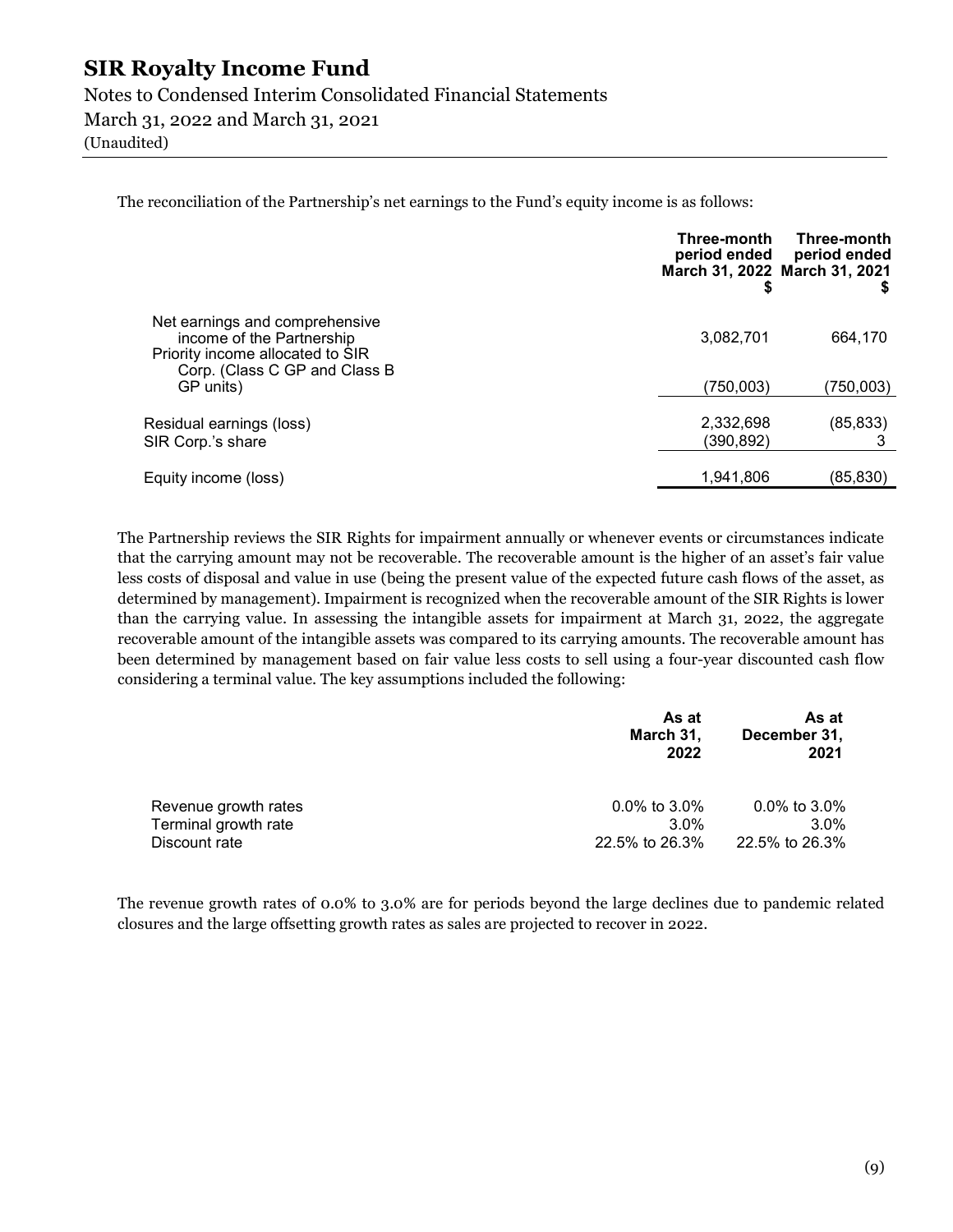Notes to Condensed Interim Consolidated Financial Statements March 31, 2022 and March 31, 2021

(Unaudited)

The following table presents the carrying amounts of assets and liabilities recognized by the Fund relating to its interest in the Partnership as well as the Fund's maximum exposure to loss from those interests:

|                                                  | As at<br>March 31, 2022<br>\$ |                                              | As at<br>December 31, 2021 |                                              |  |
|--------------------------------------------------|-------------------------------|----------------------------------------------|----------------------------|----------------------------------------------|--|
|                                                  | Carrying<br>Amount            | <b>Maximum</b><br><b>Exposure</b><br>to Loss | Carrying<br>Amount         | <b>Maximum</b><br><b>Exposure</b><br>to Loss |  |
| Distributions receivable<br>Advances payable     | 3,586,771<br>(3,844,737)      | 3,586,771<br>(3,844,737)                     | 2,920,472<br>(3,671,844)   | 2,920,472<br>(3,671,844)                     |  |
| Amounts due (to) from related parties            | (257, 966)                    | (257, 966)                                   | (751, 372)                 | (751, 372)                                   |  |
| Investment in SIR Royalty Limited<br>Partnership | 21,858,327                    | 21,858,327                                   | 21,858,327                 | 21,858,327                                   |  |
| Total                                            | 21,600,361                    | 21,600,361                                   | 21,106,955                 | 21,106,955                                   |  |

The maximum exposure to loss is equal to the current carrying amounts of the assets and liabilities recognized by the Fund. The Fund does not provide financial support to the Partnership, nor has the Fund provided any guarantees or other contingent support to the Partnership.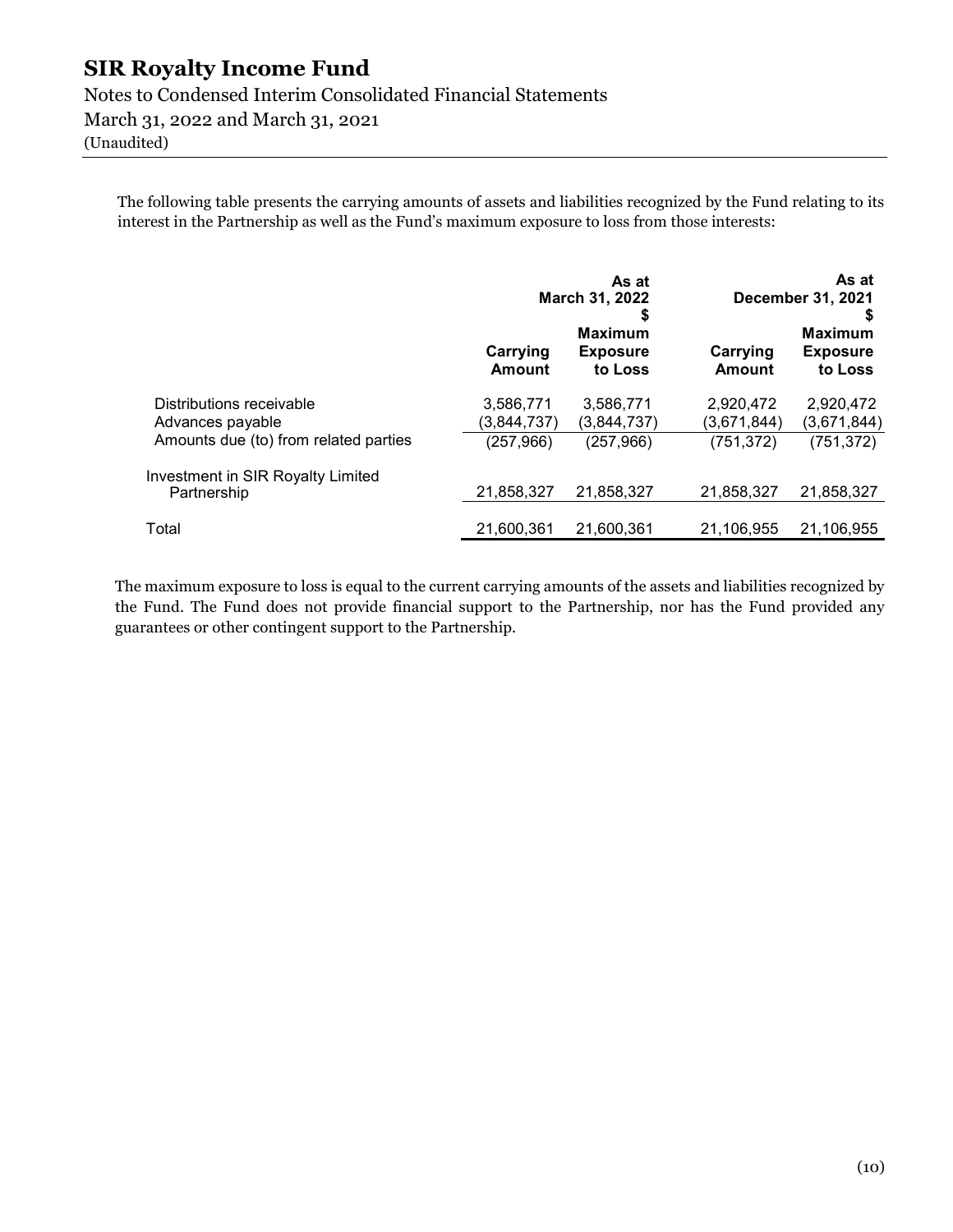Notes to Condensed Interim Consolidated Financial Statements March 31, 2022 and March 31, 2021 (Unaudited)

#### 5 Financial instruments

#### Classification

 As at March 31, 2022 and December 31, 2021 the classifications of the financial instruments, as well as their carrying and fair values, are as follows:

|                                          |                                           | Carrying and fair value          |                                     |
|------------------------------------------|-------------------------------------------|----------------------------------|-------------------------------------|
|                                          | <b>Classification</b>                     | As at<br>March 31,<br>2022<br>\$ | As at<br>December 31,<br>2021<br>\$ |
| Cash                                     | Financial assets at                       |                                  |                                     |
|                                          | amortized cost                            | 639,605                          | 1,413,130                           |
| Amounts due from related parties         | Financial assets at                       |                                  |                                     |
|                                          | amortized cost                            | 4,448,894                        | 4,416,969                           |
| Loan receivable from SIR Corp.           | Financial assets at fair<br>value through |                                  |                                     |
|                                          | profit and loss                           | See below                        | See below                           |
| Accounts payable and accrued liabilities | Financial liabilities at                  |                                  |                                     |
|                                          | amortized cost                            | 97.839                           | 131,472                             |
| Amounts due to related parties           | Financial liabilities at                  |                                  |                                     |
|                                          | amortized cost                            | 3,848,888                        | 3,675,995                           |

#### Carrying and fair values

Cash, amounts due from related parties, accounts payable and accrued liabilities, and amounts due to related parties are short-term financial instruments whose fair value approximates the carrying amount given that they will mature in the short term. The fair value of the SIR Loan, which approximates its carrying value, is estimated to be \$20,500,000 (December 31, 2021 - \$21,750,000). The fair value was estimated by discounting the expected cash flows using a current market interest rate adjusted for SIR's credit risk. The estimate of fair value is within level 3 of the fair value hierarchy. Changes in the estimated fair value of the SIR Loan are recorded in the condensed interim consolidated statement of earnings (loss) and comprehensive income (loss).

Management has estimated the discount rate by considering comparable corporate bond rates, risk free rates and SIR's credit risk. During the three-month period ended March 31, 2022, management adjusted the discount rate from 14.45% at December 31, 2021 to 15.30% at March 31, 2022. The adjustment consists of an estimated increase in the corporate bond rate of 0.33% and an increase of 0.52% in the Canadian risk free rate.

The fair value of the SIR Loan is sensitive to changes in the discount rate. A 0.25% increase or decrease in the discount rate will result in a \$400,000 decrease or increase in the fair value of the SIR Loan.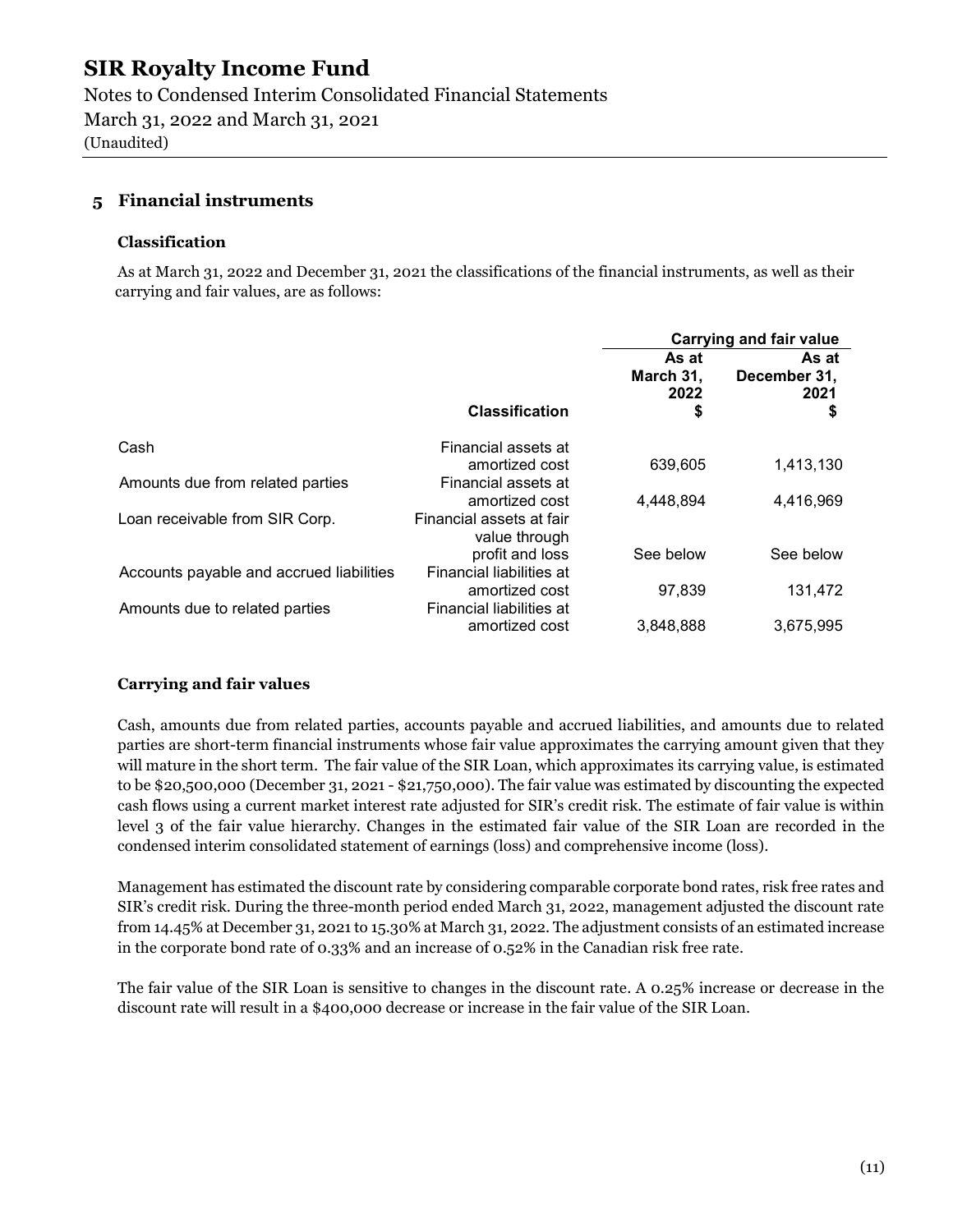Notes to Condensed Interim Consolidated Financial Statements March 31, 2022 and March 31, 2021 (Unaudited)

#### 6 Fund units

An unlimited number of Fund units may be issued pursuant to the Declaration of Trust. Fund units are redeemable by the holder at a price equal to the lesser of 90% of the market price of a Fund unit during the ten consecutive trading day period ending on the trading day immediately prior to the date on which the Fund units were surrendered for redemption and an amount based on the closing price on the redemption date, subject to certain restrictions. Each holder of Fund units participates pro rata in any distributions from the Fund.

As at March 31, 2022, there are  $8,375,567$  (December 31, 2021 –  $8,375,567$ ) Fund units issued and outstanding. Each Fund unit is entitled to one vote at any meeting of unitholders.

During the three-month period ended March 31, 2022, the Fund declared and paid distributions of \$0.09 per unit in the months of January to March 2022. Subsequent to March 31, 2022, distributions of \$0.09 per unit were declared and paid in the month of April 2022.

The distribution policy of the Fund is, at the discretion of the Trustees, to make distributions of its available cash to the fullest extent possible, taking into account trends in revenues, earnings and cash flows.

#### 7 Earnings per Fund unit

Basic earnings per Fund unit is computed by dividing net earnings by the weighted average number of Fund units outstanding during the period.

SIR has the right to convert the Class A GP Units into Fund units. Diluted earnings per Fund unit is calculated using the weighted average number of Fund units outstanding adjusted to include the effect of the conversion of the Class A GP Units into Fund units.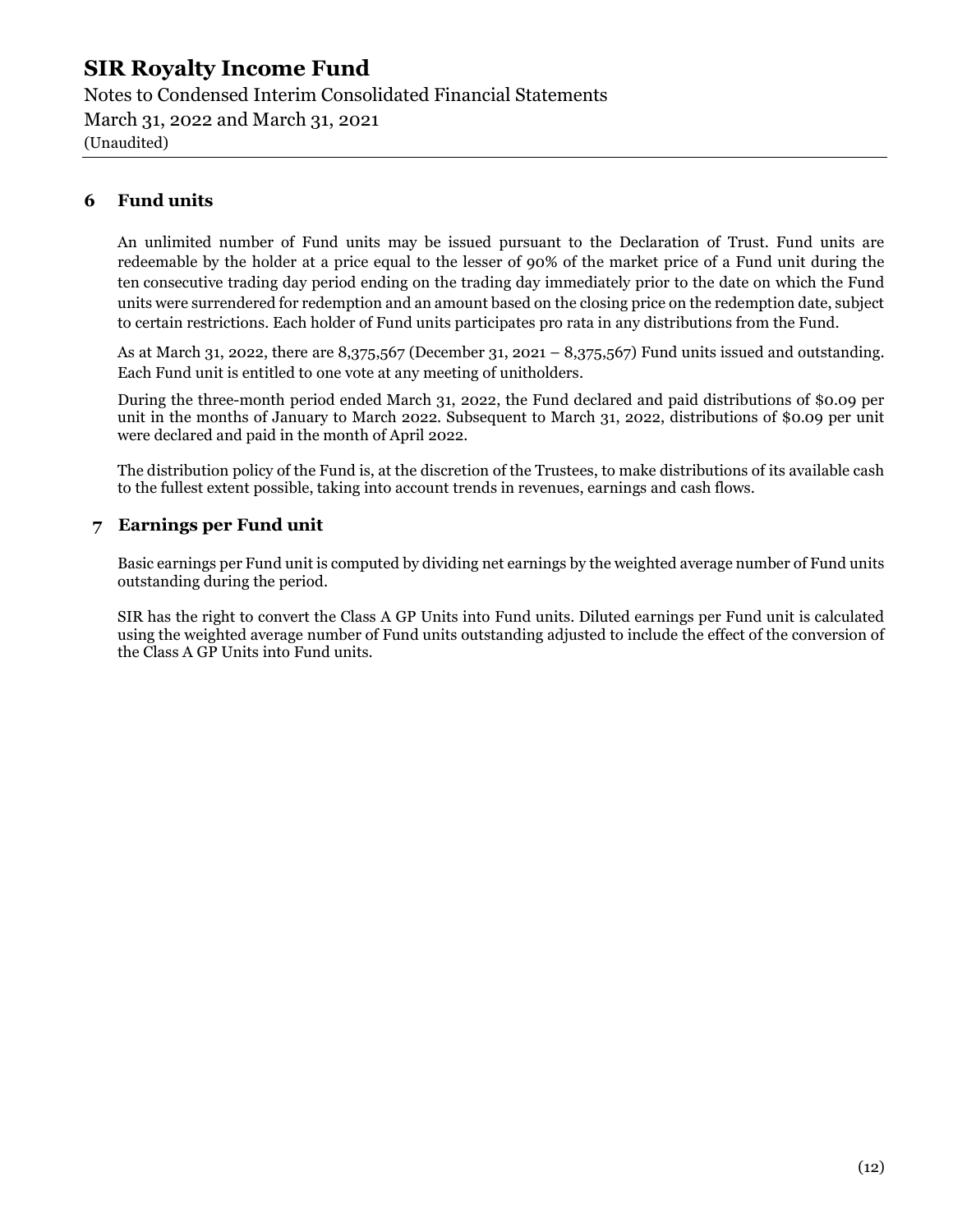Notes to Condensed Interim Consolidated Financial Statements

March 31, 2022 and March 31, 2021

(Unaudited)

The following table reconciles the basic and diluted weighted average number of Fund units outstanding and basic and diluted earnings per Fund unit:

|                                                                                                                         | <b>Adjustment for</b><br>conversion of<br><b>Class A GP</b> |              |    |              |                  |
|-------------------------------------------------------------------------------------------------------------------------|-------------------------------------------------------------|--------------|----|--------------|------------------|
|                                                                                                                         |                                                             | <b>Basic</b> |    | <b>Units</b> | <b>Diluted</b>   |
| Net earnings for the three-month period<br>ended March 31, 2022                                                         | \$                                                          | 1,055,415    | \$ | N/A          | \$<br>1,055,415  |
| Net earnings per Fund unit for the three-<br>month period ended March 31, 2022                                          | \$                                                          | 0.13         |    |              | \$<br>0.13       |
| Weighted average number of Fund units<br>outstanding for the three-month period<br>ended March 31, 2022                 |                                                             | 8,375,567    |    | N/A          | 8,375,567        |
| Net loss for the three-month period ended                                                                               |                                                             |              |    |              |                  |
| March 31, 2021                                                                                                          | \$                                                          | (822, 637)   | \$ | N/A          | \$<br>(822, 637) |
| Net earnings per Fund unit for the three-<br>month period ended March 31, 2021<br>Weighted average number of Fund units | \$                                                          | (0.10)       |    |              | \$<br>(0.10)     |
| outstanding for the three-month period<br>ended March 31, 2021                                                          |                                                             | 8,375,567    |    | N/A          | 8,375,567        |

For the three-month periods ended March 31, 2022 and March 31, 2021, the conversion of the Class A GP Units into Fund units is anti-dilutive. Therefore, the Class A GP Units are excluded from the calculation of diluted earnings per Fund unit.

#### 8 Related party transactions and balances

During the three-month period ended March 31, 2022, the Fund recorded equity income of \$1,941,806 (three – month period ended March 31, 2021 - equity loss of \$85,830) and received distributions of \$1,275,508 (threemonth period ended March 31, 2021 - \$nil) from the Partnership. The Fund, indirectly through the Trust, is entitled to receive a pro rata share of all residual distributions. The Fund's equity income is dependent upon the revenues generated by SIR for the restaurants subject to the Licence and Royalty Agreement. On January 1 of each year (the Adjustment Date), the restaurants subject to the Licence and Royalty Agreement are adjusted for new restaurants opened for at least 60 days preceding such Adjustment Date in the previous fiscal year. At each Adjustment Date, SIR will be entitled to convert its Class B GP Units into Class A GP Units based on a conversion formula defined in the Partnership Agreement.

On January 1 of each year, Class B GP Unit are converted into Class A GP Units for new SIR Restaurants added to the Royalty Pooled Restaurants based on 80% of the initial estimated revenues and the formula defined in the Partnership Agreement. Additional Class B GP Units may be converted into Class A GP Units in respect of these new SIR Restaurants if actual revenues of the new SIR Restaurants exceeded 80% of the initial estimated revenues and the formula defined in the Partnership Agreement. Conversely, converted Class A GP Units will be returned by SIR if the actual revenues of the new SIR Restaurants are less than 80% of the initial estimated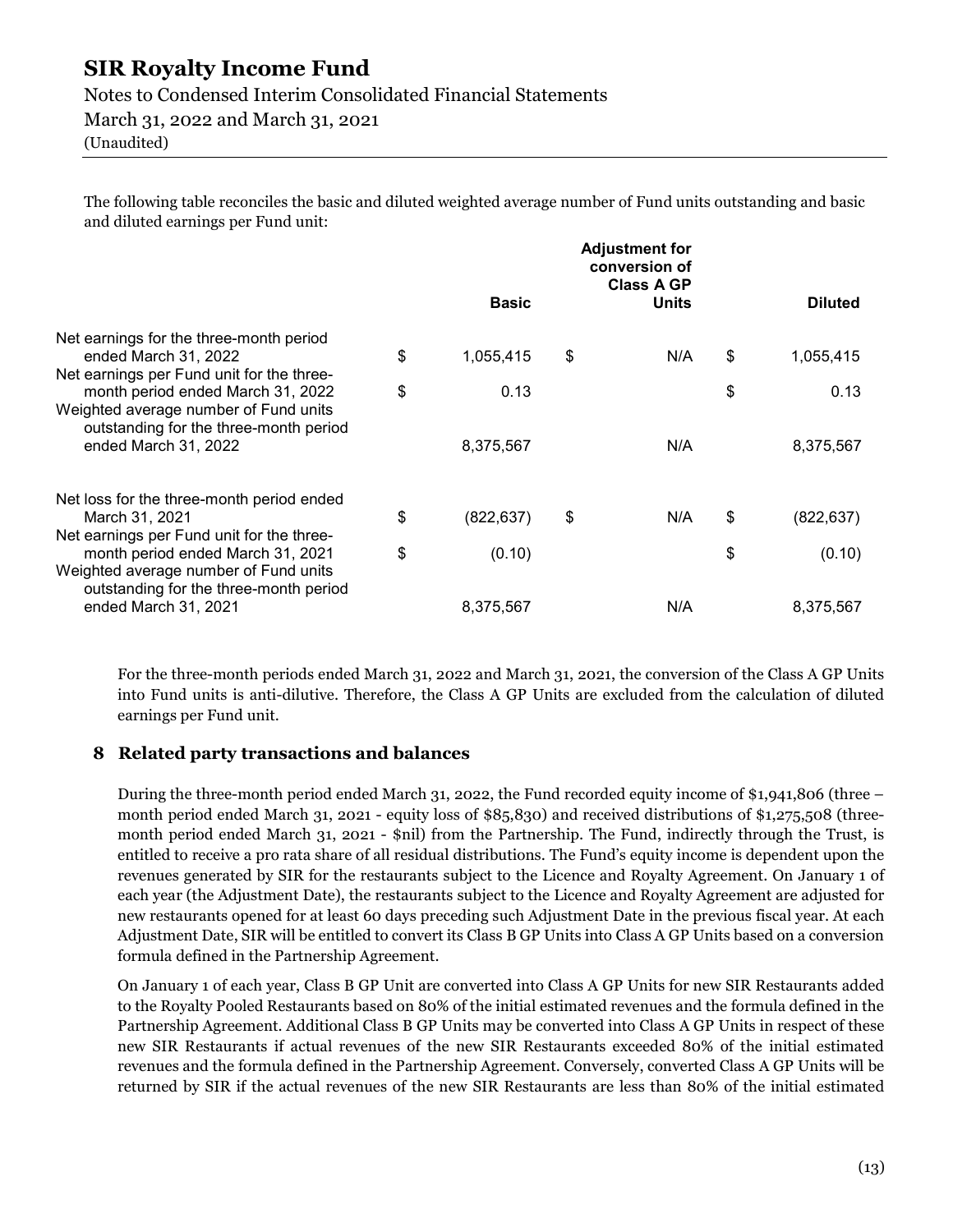Notes to Condensed Interim Consolidated Financial Statements March 31, 2022 and March 31, 2021 (Unaudited)

revenues. In December of each year, an additional distribution will be payable to the Class B GP unitholders provided that actual revenues of the new SIR Restaurants exceed 80% of the initial estimated revenues, or there will be a reduction in the distributions to the Class A GP unitholders if revenues are less than 80% of the initial estimated revenues.

On January 1, 2022, no new SIR Restaurants were added (January 1, 2021 – one new SIR Restaurant was added) to Royalty Pooled Restaurants in accordance with the Partnership Agreement. There was a Second Incremental Adjustment done for one new SIR restaurant added to the Royalty Pooled Restaurants on January 1, 2021 (January 1, 2020 – one) on January 1, 2022. As consideration for this adjustment, SIR converted its Class B GP units into Class A GP units based on the formula defined in the Partnership Agreement. In addition, there was a reconversion of Class A GP units into Class B GP units for the permanent closure of five (January 1, 2021 – one) SIR restaurants during 2021. The net effect of these adjustments to the Royalty Pooled Restaurants was that SIR converted 679,934 Class A GP units into 679,934 Class B GP units (January 1, 2021 – SIR converted 153,201 Class B GP units into 153,201 Class A GP units) on January 1, 2022 with \$nil impact on the value of SIR rights as the Class A and B GP Units have a \$nil value (January 1, 2021 – \$nil impact on the value of SIR rights).

In addition, the revenues of the one (January 1, 2020 – one) new SIR Restaurant added to the Royalty Pooled Restaurants on January 1, 2021 were greater than 80% of the Initial Adjustment's estimated revenue (January 1, 2020 – revenue of one SIR Restaurant was less than 80% of the Initial Adjustment's estimated revenue) and, as a result, a special conversion distribution of \$71,780 was declared on the Class B GP Units in December 2021 and paid in January 2022 (distributions of Class A GP units were reduced by a special conversion refund of \$8,858 in December 2020 and paid in January 2021).

Class A GP Units and Class B GP Units are held by SIR.

The Partnership has entered into an arrangement with the Fund and the Trust whereby the Partnership will provide or arrange for the provision of services required in the administration of the Fund and the Trust. The Partnership has arranged for these services to be provided by SIR GP Inc. in its capacity as the Managing General Partner, or SIR as the General Partner. SIR, on behalf of SIR GP Inc., also provides services to the Partnership for its administration. For the three-month period ended March 31, 2022, the Partnership provided these services to the Fund and the Trust for consideration of \$6,000 (three-month ended March 31, 2021 - \$6,000), which was the amount of consideration agreed to by the related parties and has been recorded in general and administrative expenses.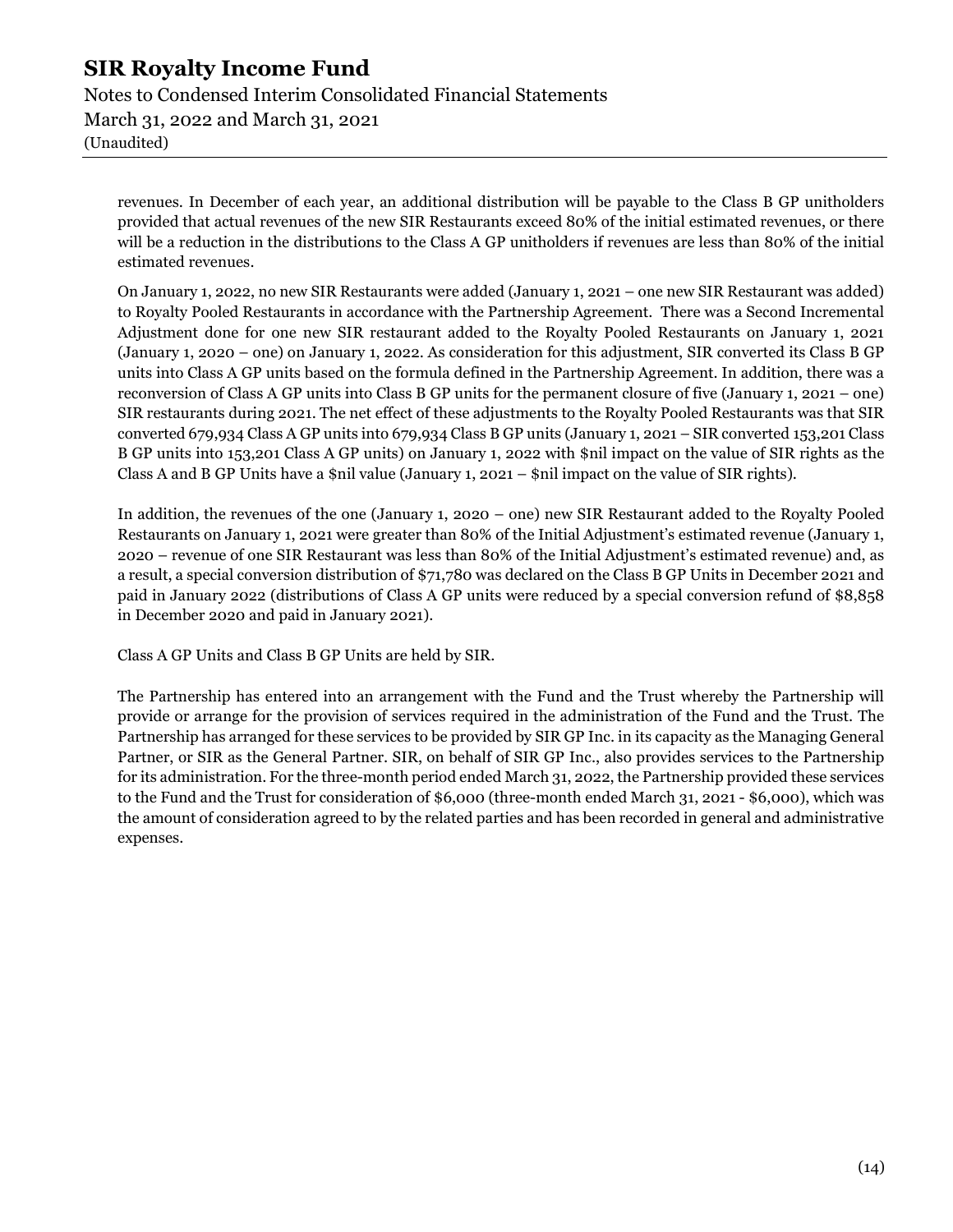#### Notes to Condensed Interim Consolidated Financial Statements

March 31, 2022 and March 31, 2021

(Unaudited)

Amounts due from (to) related parties consist of:

|                                                                         | As at<br>March 31,<br>2022<br>\$ | As at<br>December 31,<br>2021<br>S |
|-------------------------------------------------------------------------|----------------------------------|------------------------------------|
| Interest receivable from SIR Corp.                                      | 780,000                          | 1,410,000                          |
| Advances receivable from SIR Corp.<br>Distributions receivable from SIR | 82,123                           | 86,495                             |
| Royalty Limited Partnership                                             | 3,586,771                        | 2,920,474                          |
| Amounts due from related parties                                        | 4,448,894                        | 4,416,969                          |
| Advances payable to SIR Corp.                                           | 4,151                            | 4,151                              |
| Advances payable to SIR                                                 |                                  |                                    |
| <b>Royalty Limited Partnership</b>                                      | 3,844,737                        | 3,671,844                          |
| Amounts due to related parties                                          | 3,848,888                        | 3,675,995                          |

Amounts due from (to) related parties are non-interest bearing and due on demand. All advances were conducted as part of the normal course of business operations.

Pursuant to the Eighth Amendment of the Credit Agreement, the Fund continues to receive current payments of interest on the SIR Loan while continuing to defer the collection of previously interest payments, as part of the conditions required by SIR's senior lender to grant SIR a series of waiver and amending agreements under its Credit Agreement, in order to provide SIR with financial support. SIR has continued to repay the deferred interest outstanding, via the stipulated monthly installments of \$350,000, to meet the repayment date of July 6, 2022. For the three-month period ended March 31, 2022, the Fund has recognized a cumulative impairment recovery on the interest receivable from SIR of \$420,000 (December 31, 2021 - \$60,000) based on the repayment of deferred interest and the continuation of current interest payments during the three-month period ended March 31, 2022. A rate of approximately 40% was applied to the interest receivable.

|                                                                | As at<br>March 31, 2022 |
|----------------------------------------------------------------|-------------------------|
| Interest receivable from SIR Corp.<br>Provision for impairment | 1,300,000<br>520,000    |
| Amounts due from related parties                               | 780,000                 |

Impairment losses on interest and distributions receivable are presented as net impairment losses within net earnings (loss) and comprehensive income (loss).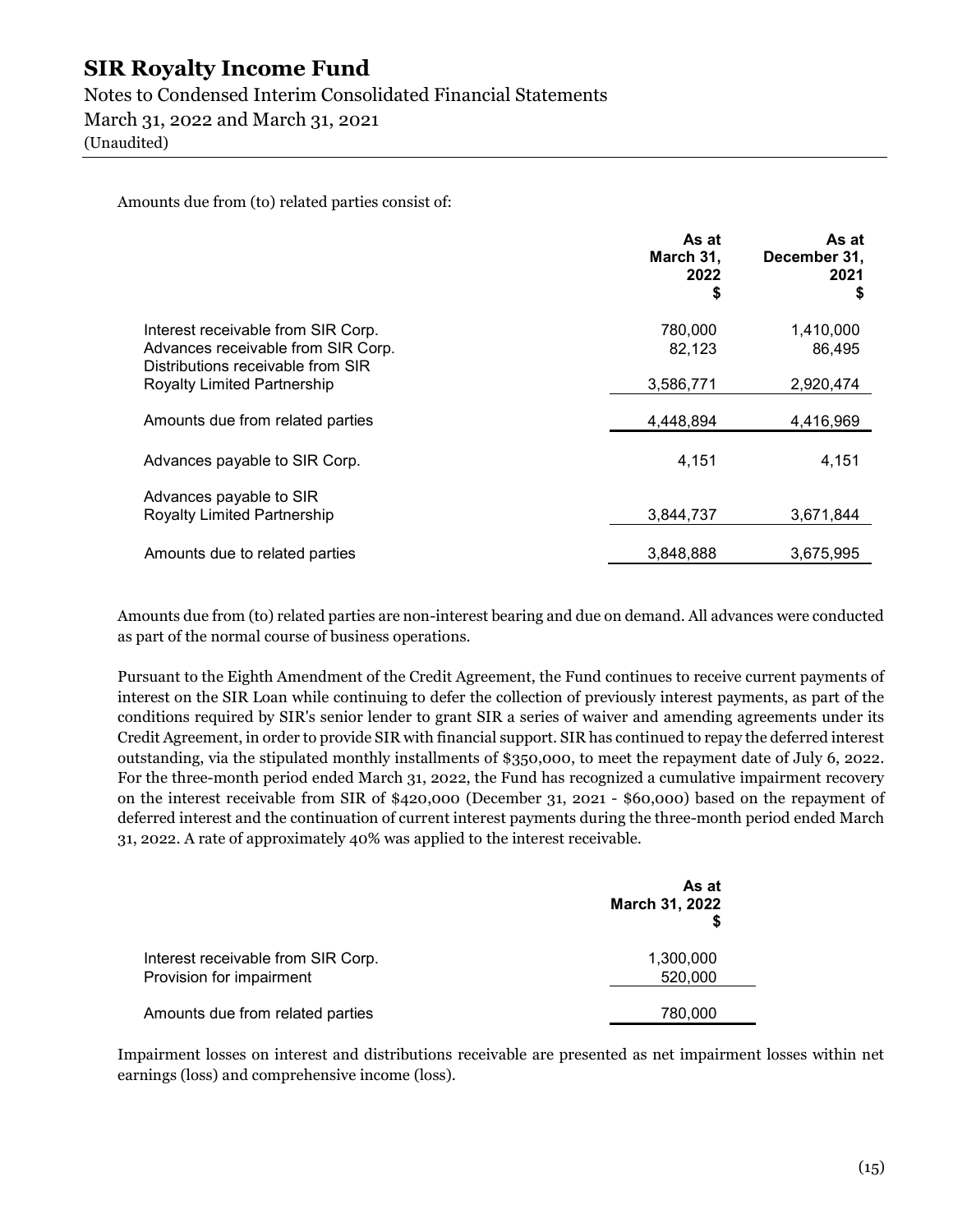Notes to Condensed Interim Consolidated Financial Statements March 31, 2022 and March 31, 2021 (Unaudited)

Pursuant to the SIR Loan agreement, interest owing on the SIR Loan is charged an additional penalty of 2.0% plus the base interest of 7.5% per month, non-compounding. Additional interest on the interest outstanding and receivable from SIR for the three-month period ended March 31, 2022 is \$36,894 (three-month period ended March 31, 2021 - \$nil). The additional interest receivable from SIR Corp. is presented as other income within net earnings (loss) and comprehensive income (loss).

#### 9 Net change in non-cash working capital items

Net change in non-cash working capital items comprises:

|                                          | Three-month<br>period ended<br>March 31,<br>2022<br>\$ | Three-month<br>period ended<br>March 31,<br>2022 |
|------------------------------------------|--------------------------------------------------------|--------------------------------------------------|
| Prepaid expenses and other assets        | (8,886)                                                | 1,750                                            |
| Amounts due from related parties         | 4.372                                                  |                                                  |
| Accounts payable and accrued liabilities | (33, 633)                                              | 19,542                                           |
| Amounts due to related parties           | 172,893                                                | 74,125                                           |
|                                          | 134,746                                                | 95,417                                           |

#### 10 Economic dependence

The Fund's income is derived from the SIR Loan and distributions from the Partnership; accordingly, the Fund is economically dependent on SIR.

#### 11 Income taxes

Income tax expense is recognized based on management's best estimate of the weighted average annual income tax rate expected for the full financial year.

Income tax expense is as follows:

|                  | Three-month<br>period ended<br>March 31,<br>2022<br>\$ | Three-month<br>period ended<br>March 31,<br>2021<br>\$ |
|------------------|--------------------------------------------------------|--------------------------------------------------------|
| Current          | 645,256                                                | 312,349                                                |
| Deferred - Other | 41,000                                                 | 29,000                                                 |
|                  | 686,256                                                | 341,349                                                |